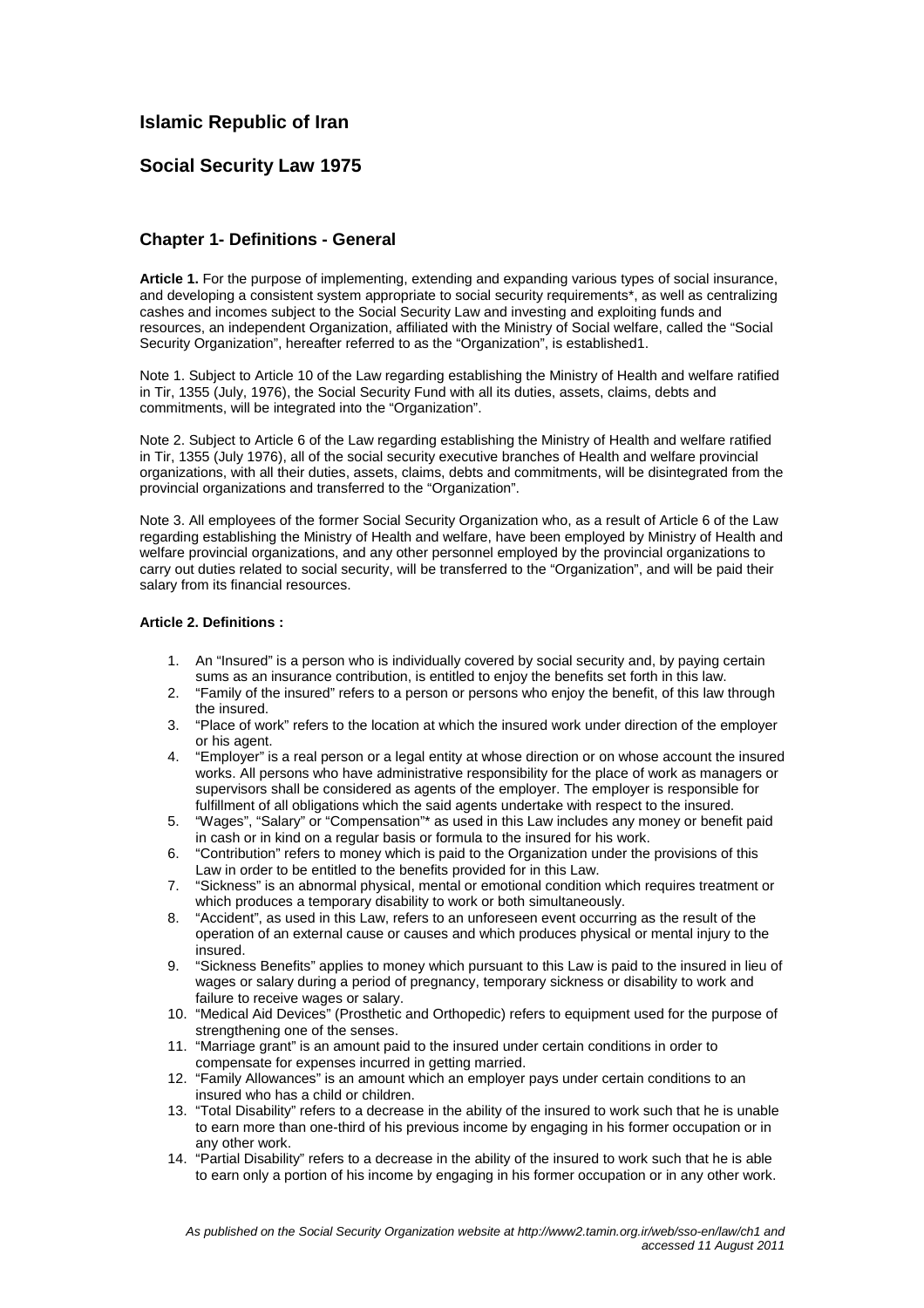- 15. "Retirement" refers to the state of an insured who is no longer employed as the result of having reached the retirement age provided in this Law.
- 16. "Pension" refers to sums of money, which under the conditions set out in this law are paid to the insured as compensation for the loss of a part or the whole of this income or in the event of his death are paid to his survivors to secure their livelihood.
- 17. "Lump sum compensation for the loss of use of a limp" is an amount, which is paid in a lump sum to the insured, as compensation for the loss of use of a limp or as compensation for reduction in his income.
- 18. "Funeral and Burial Grant" is a fixed amount paid for the purpose of covering the expenses related to the funeral and burial of the insured where his family handles this matter.

**Article 3.**The social security provided for in this law covers the following:

- A . Accident and sickness
- B .Maternity and Confinement
- C. Sickness Benefits
- D. Disability
- E. Retirement
- F. Death

Note. Persons covered by this law shall be entitled to the Marriage Grant and Family Allowances according to the regulations pertaining thereto.

**Article 4.** Persons covered by this law shall consist of:

A .Individuals who in any capacity work for wages and salary .

B.This paragraph was anuulled according to note 2 of the amendment and Note 3 of the Article 4 of the Social Security law and was replaced by the following "Single Article" ratified by the parliament in September 20, 1986.

#### **Amendment of Paragraph B and Note 3 of Article 4**

**Single Article**. Under the general regulations of Social Security Law, the Social Security Organization is obliged to insure people who are selfemployed for all or part of the benefits stipulated by the Social Security Law. The method of implementation, the rate of contribution, and the amount of benefits, will be determined according to the regulations which will be ratified by the Council of Ministers.

Note 1. The insured person is free to choose his own monthly income, ranging from the minimum to the maximum legal wage, upon which the amount of the contribution is calculated.

Note 2. As of the date of ratification of this Law (Single Article), content of Paragraph B and Note 3 of Article 4 will be annulled.

Note 3. All Iranian citizens, residing in abroad whether employed or unemployed in various fields, whose insurance is not in contradiction with social security regulations and their amendments can be voluntarily entitled to this law and its related regulations provided that the insured has regularly paid their contributions. Obviously, the "Organization" is bound to render services and carry out its commitments according to the regulations.

C . Persons receiving pensions for retirement, disability or death.

Note 1. Employees of Ministries, Government organizations and companies and organizations affiliated with the Government, who according to the pertinent laws are entitled to some of the benefits referred to in Article 3 of this law, shall be covered by the provisions of this law with respect to other benefits (referred to in Article 3 hereof) where special laws providing such benefits for such employee do not exist, all according to regulations to be adopted by the council of Ministers as proposed by the Ministry of Social Welfare and approved by the State Organization for Administrative Affairs and Employment .

Note 2. Persons governed by the Armed forces Services Law and artisans governed by the Army \*Artisan's Cooperative and Retirement Insurance Law shall not be subject to this law but shall be governed by their own special law and Regulations.

Note 3. This note was abolished.

Note 4. Persons subject to the Law for the Protection of Staff Employees Against the effect of Old Age, Disability and Death shall continue to be subject to the provisions of said Law. Organizations covered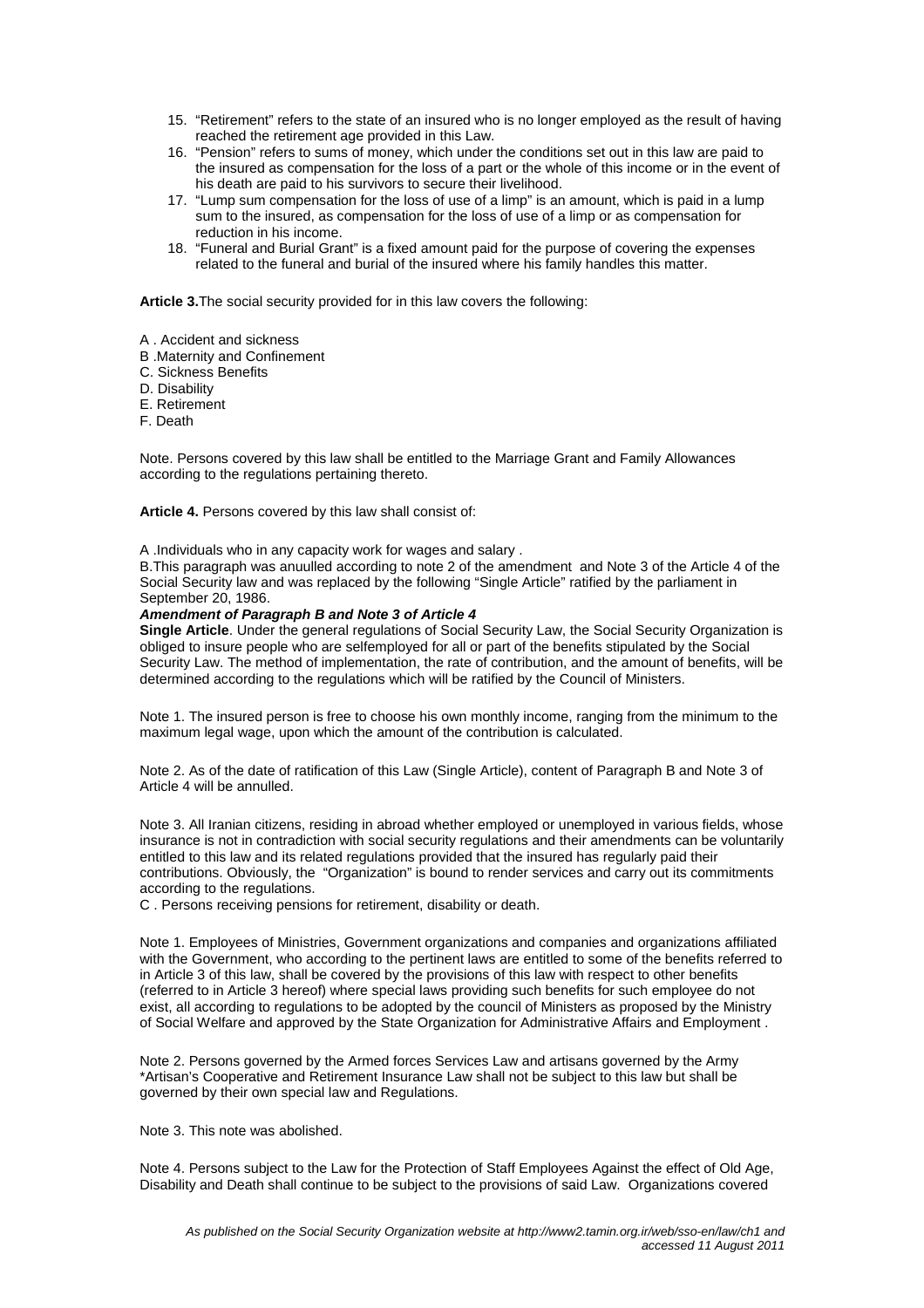by said law are bound on notification from the National Health Insurance Organization, to deduct their own share of the medical insurance contribution and that of the insured and to pay same to said organization through their respective protection Fund. The rate of medical insurance contribution under this Article shall be pursuant to the criteria and provisions for medical insurance as set out in the law covering Medical Treatment for Government Employees and the method of collecting the applicable contribution shall be exactly the same as provided in the law for the protection of Staff Employees Against the Effects of Old Age, Disability and Death .

**Article 5.** Foreign nationals who are employed in Iran in accordance with the pertinent labor laws and regulations are subject to the regulations of this law, except in the cases where:

A. In case of existence of protocols and bilateral and multilateral treaties between Iran and other countries, measures will be taken according to the treaties.

B. In cases that foreign national are confirmed by the officials of their own countries that during their stay in Iran have been to tally or partially insured in their countries or third country for the benefits stipulated in article 3 of this law, are exempted from entitlement for the same benefits of this law.

Note. Work related incidents to the nationlas of the countries that have officially agreed to Convention Number 9 of International Labor Office are exempted from paragraph "B". The rate of the contribution will be determined according to the regulation provided by the Social Security Organization and ratified by the Council of Ministers.

**Article 6.** The implementation of each item of the coverage provided for in Article 3 of this Law shall be put into effect with respect to the rural population and their families in the various regions of the country gradually as the Organization's capabilities are expanded, as recommended by the Board of Directors and approved by the High Council of the Organization with due regard to Article 117 of this law .

**Article 7.** Individuals employed in occupations which until the enactment of this law were not covered by social insurance, shall on recommendation of the Board of Directors and approval of the Minister of Social welfare become subject to the provisions of this law in the following order :

A . Coverage set out in Sections C,D,E and F of Article 3 of this law shall be gradually implemented taking into consideration the capabilities of the Organization . Accordingly with due regard to Article 28 of this law, the rate of contribution until the end of the year 1354 (20 March 1976) shall be 19% of the salary or wages, and from the beginning of the year 1354 (21 March 1976) shall be 21% of the salary or wages. In the year 1354 the employer will pay 13% , the Insured 4%, and the Government 2%, and from 1354 onward, the employer shall pay 14%, the insured 5%, and the Government 2% . B . Coverage set out in Sections A and B of Article 3 of this law shall be implemented gradually and on the condition that the Organization has provided the necessary equipment and facilities for medical treatment of insured persons. The obligation of employers or persons subject to the provisions of this law by virtue of this Article to pay this insurance contribution shall commence from the date notice of their insurance coverage is published in the newspaper or a written notice is given .

**Article 8.** The insurance of individuals and of persons employed in occupations which were until the date of enactment of this law in any way covered by the provisions of the Social Insurance Law or Rural Social Insurance Law shall continue with due regard to the provisions of this law.

Note . The conditions relating to the continuation of all or a part of the insurance coverage specified in this law for those persons who have been excluded from the category of insured persons for a reason other than the reasons set out in this law, shall be determined according to pertinent Regulations . In any event, payment of the total insurance contribution in such cases shall be borne by the insured .

#### **Article 9.** Is abolished.

**Article 10.** From the effective date of this Law, the Social Insurance Organization and the Rural Social Insurance Organization shall be merged into the Social Security Organization. All duties, obligations, claims, budgetary allocations and assets of such organizations and their employees with the preservation of their rights, records (of service) and employment benefits, which shall Regulations referred to in Article 13 ofthis law, shall be transferred to this Organization.

**Article 11.** Is abolished along with its Note.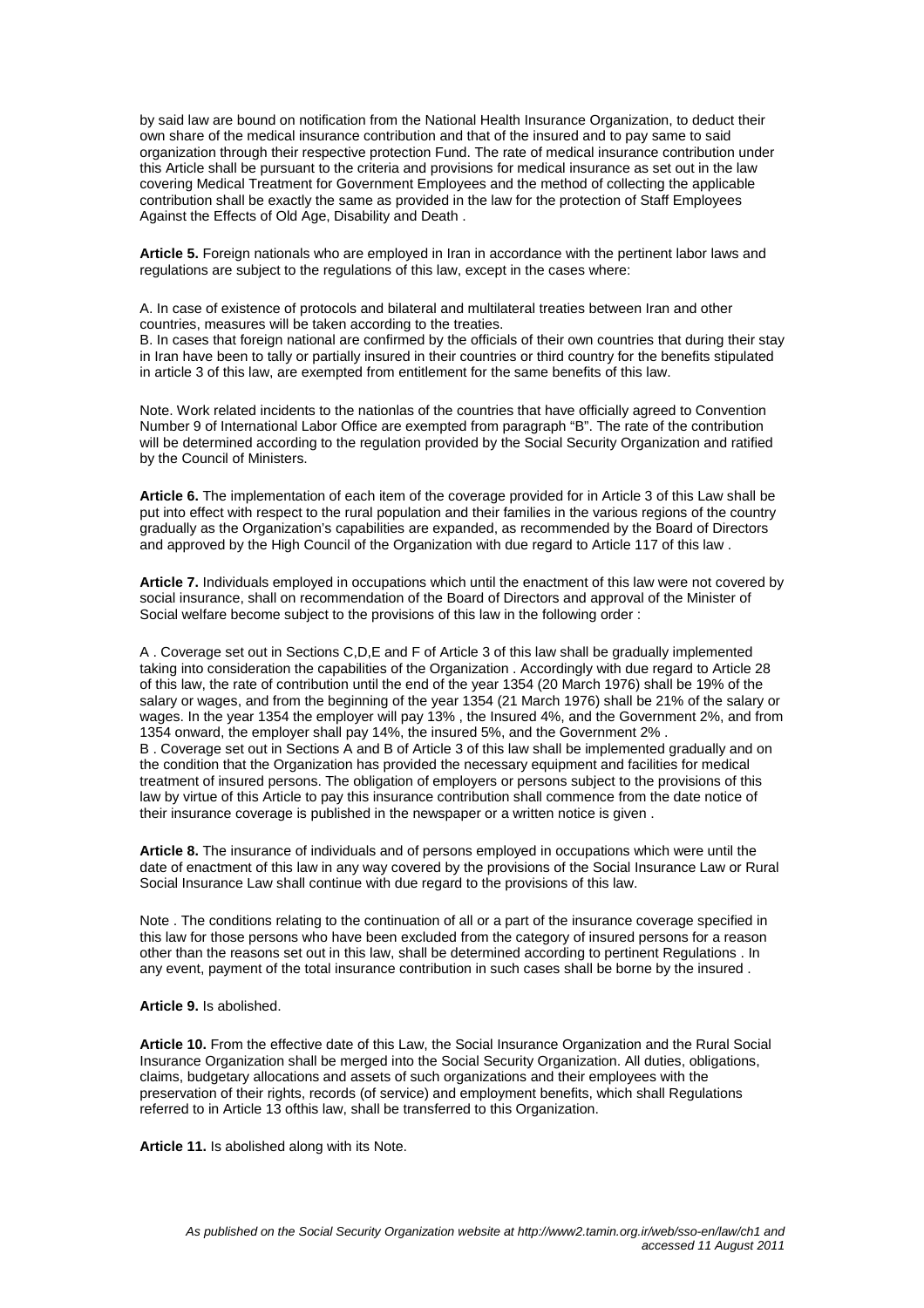# **Chapter 2- Organs and Organization**

Articles 12 to 17 and also 19 to 27 have been abolished.

**Article 18.** The internal regulations of the High Council of the Organization shall be implemented after approval by the Council.

#### **Chapter 3- Sources of Income**

**Article 28**. The sources of income of the organization are as follows:

- 1. The insurance contribution from 1st Mehr, 1354 (23 September, 1975) until the end of the year 1354 (March 20, 1976) shall be at the rate of 28% of wages or salaries, 7% of which shall be borne by the insured, 18% by the employer and 3% shall be provided by the Government.
- 2. Income obtained from the funds, reserves and properties of the organization.
- 3. Money obtained from penalties and cash fines specified in this law.
- 4. Grants and gifts.

Note 1. From the beginning of the year 1355 (March 21, 1976) , the employer's share toward the insurance contribution shall be 20% of the wage or salary of the insured, which together with the Government will increase the insurance contribution 30% of the wage or salary.

Note 2. The Government is required to provide its share toward the insurance contribution as a lumpsum in the Annual National Budget and to pay same to the Organization.

Note 3. The Organization shall, at least once every three years, conform its financial affairs with actuarial principles and report thereon to the High Council.

**Article 29.** 9% of the basis for calculating the insurance contribution referred to in Article 28 of this law, as the case may be, shall be allocated to secure the expenses arising from coverages mentioned in section A and B of Article 3 of this law, and the balance shall be allocated to the remaining undertakings.

Note . Sickness benefits for a period of sickness of an insured which is not paid by the employer, shall be borne by Organization.

**Article 30.** Employers are bound to deduct from all the money and benefits mentioned in section 5 of Article 2 of this law the specified insurance contribution and to pay same together with their own share of the contribution to the Organization.

Note . The value of non-cash regularly paid benefits, such as foodstuffs, cloths and the like, shall be determined as a fixed amount in accordance with a regulation to be approved by the High Council upon the proposal of the Board of Directors; and insurance contribution shall be collected on the said value.

**Article 31.** In the case of insured persons the whole or part of whose wages or earnings is secured through customers or clients, the approximate income of every class or profession must be determined as a fixed amount upon the proposal of the Board of Directors and approval of the High Council, and shall form the basis for collection of the insurance contribution.

**Article 32.** In the case of insured persons who receive wage, the insurance contribution shall be calculated and collected on the basis of their total monthly earning. This insurance contribution shall in no case be less than the insurance contribution applicable to the minimum wage of ordinary laborers.

**Article 33.** The insurance contribution of apprentices shall be paid in proportion to their wages or salaries and such contribution shall in no case be less than the rate applicable to the lowest wage or salary. In the event that the wage or salary of the apprentice is less than the lowest wage, the payment of the difference in the apprentice's share of said insurance contribution shall be borne by the employer.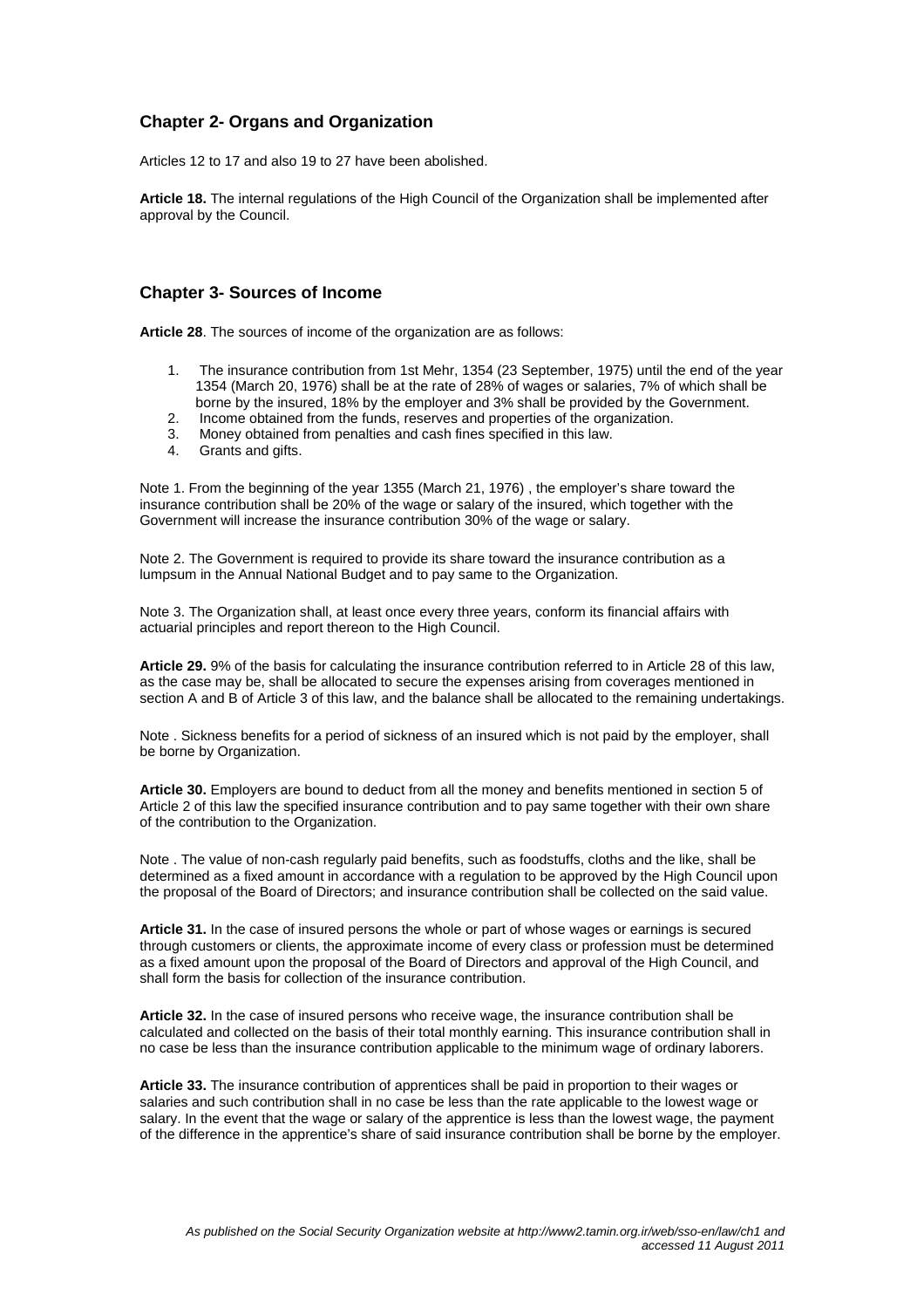**Article 34.** Where the insured works for two or more employers, each one of them is bound to deduct from his wage or salary the insurance contribution in proportion to the wage or salary he is paying, and to pay the same to the Organization together with his own share of the contribution.

**Article 35.** The Organization may, where necessary and with the approval of the High Council of the Organization, classify the wages or salaries of insured persons ngaged in certain occupations and collect the insurance contribution on the basis of a fixed income and calculate and pay cash benefits on the same basis.

**Article 36.** The employer is responsible for the payment of his share of the contribution and that of the insured to the Organization and is bound, at the time of payment of wages or salaries and benefits, to deduct the share of the insured and pay it to Organization adding his own share thereto. Where the employer fails to deduct the insureds share of the contribution, he shall be personally responsible for its payment. Delay in payment or non-payment of insurance contribution by the employer shall not absolve the Organization of its responsibility and undertaking toward the insured.

Note . Insured persons, the whole or part of whose earnings is derived in the manner set out in Article 31 of this law, are bound to pay their share of the insurance contribution to the employer for payment to the Organization, but in any event the employer shall be responsible for the payment of the insurance contribution.

**Article 37.** Upon the transfer and assignment of institutions and places of work governed by this law, or the profits thereof, whether the transfer is absolute, conditional, as a mortgage by means of a deed, a legal settlement or lease and whether the transfer is by means of an official or ordinary deed, the transferee is required to demand from the transferor a certificate from the Organization to the effect that there is no outstanding debt on account of insurance contribution and related charge Registrars of legal instruments are required at the time of the drawing up the documents, to enquire of the Organization concerning the debts of the transferor. In the event that the Organization does reply to the Registrar of Legal Instruments within 15 days of receipt of the enquiry form at the office of the Organization, the registrar of legal instrument may register the transaction without clearance being obtained.

Where the Organization gives notice that the transferor has a debt, the transaction may be concluded upon payment of the debt, which payment, however, shall not deprive the transferor of his right to protest the assessment of the Organization and secure a review of the amount of insurance contribution. Where the transaction is concluded without presentation of said certificate, the transferor and the transferee shall have joint and several responsibilities for payment of the claims of the Organization. Ministries, Governmental organizations and companies as well as municipalities, Guilds and other authorities concerned are bound to demand a certificate of settlement of account for insurance contribution from applicants for renewal of licenses for business or any other activity. In any event renewal of a business license depends upon producing a certificate of settlement of account for insurance contribution.

Note. The Organization is bound to issue a certificate of settlement of accounts and deliver same to the applicant no later than one month after registration of an application.

**Article 38.** Where the performance of work is entrusted to real persons or legal entities on a contract basis, the employer should, in making the contract, bind the contractor to insure his workers as well as the workers of subcontractors with the Organization and to pay the whole of the insurance contribution as set out in Article 28 of this law. Payment of 5% of the total value of the contractor's work by the employer shall be subject to presentation of a certificate of settlement of accounts from the Organization. In the case of contractors who submit in due time a list of wages and insurance contributions of their employees to the Organization, and pay accordingly; an amount equivalent to the insurance contributions paid shall be released from said amount (5% withheld) at the request of the Organization. If the employer pays the last instalment to the contractor without asking for the certificate of settlement of account from the Organization, he shall be responsible for the payment of the specified insurance contribution and related penalties. The employer then has the right to demand and recover from the contractor the sums paid to the Organization on this account. All Ministries, Government organizations, and companies, municipalities, the Chamber of Guildes, non-government institutions and charitable and public welfare institutions are subject to this Article.

Note. All employers subject to this Article and Article 29 of the former Social Insurance Law are bound to present the list of those contractors and consultant engineers who, at least one year after the termination, suspension or cancellation of this contract have failed to pay their employee's contributions and present the certificate of setllement of account from the Organization. In this case the debt due shall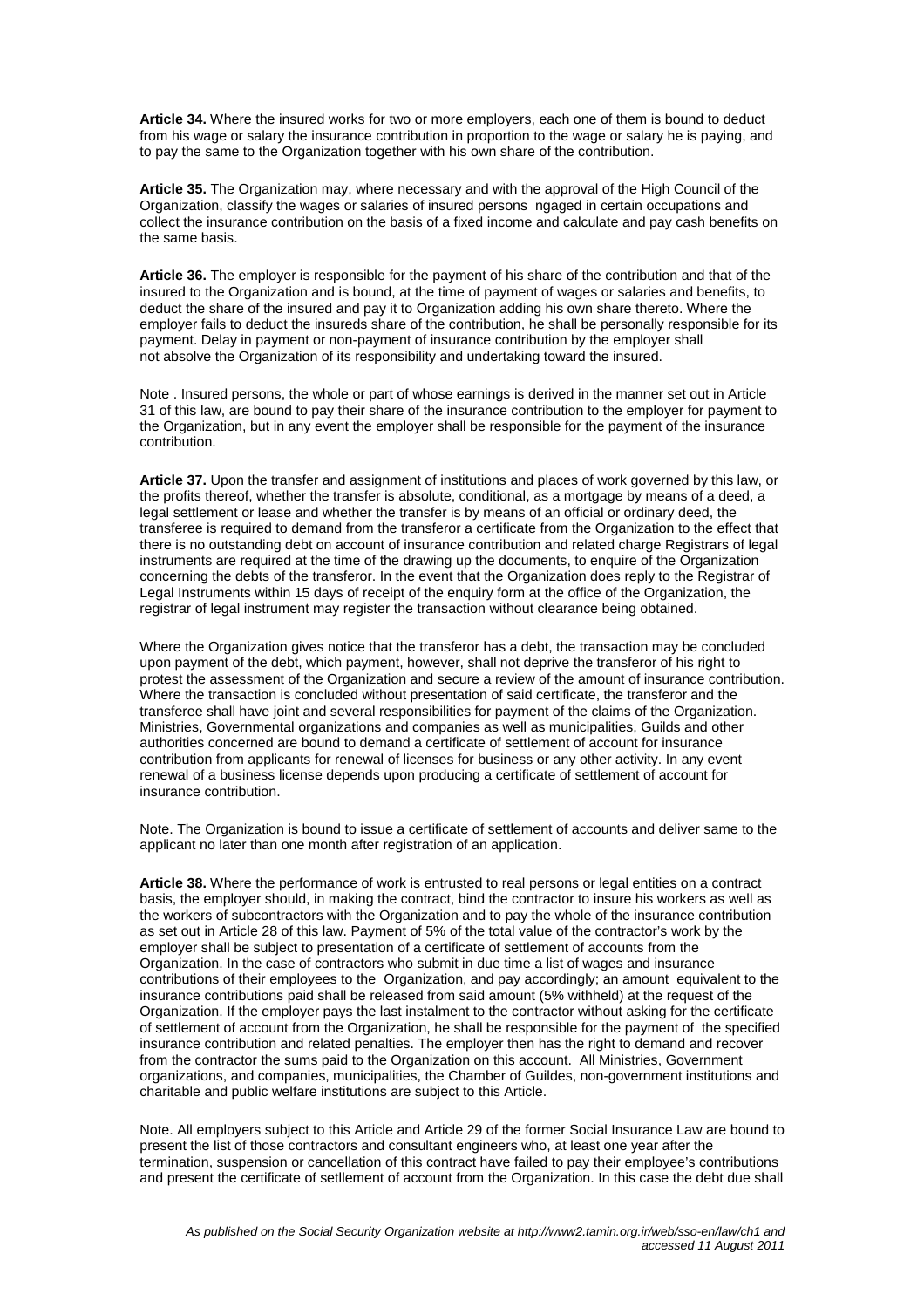be paid by the employer from the with held amount (5%). The amount of contribution after being finalized according to the law and the decision of the Assessment Review Boards subject to Article 44, and the second notification to the contractors, shall be paid to the Organization by contractors the debt due within 20 days. The method of implomentation will be according to the regulations which will be prepared by the Organization and ratified by the Council of Ministers.

**Article 39.** The employer is required to pay each month's insurance contribution to the organization no later than the end of the following month. He shall also submit to the Organization a list of wages or salaries of the insured persons. Such list shall be prepared in accordance with the regulations on the manner of preparing and transmitting payroll lists as approved by the High Council of the Organization. The Organization shall at the latest within six months of the date of receiving the payroll list investigate the records and documents of the employer and if it finds errors, discrepancies or inconsistencies, will proceed according to Article 100 of this law and collect the balance due. If the employer refrains from producing any documents, the Organization will arbitrarily determine the balance due on the insurance contribution and demand and collect same.

**Article 40.** Where an employer fails to transmit the payroll list mentioned in Article 39 of this law, the Organization may arbitrarily determine the insurance contribution and demand and collect the same from the employer.

**Article 41.** Where the type of work requires, the Organization may on proposal of the Board of Directors and with the approval of the High Council of the organization, determine the proportion which wages bear to the work performed, and demand and collect the insurance contribution based on such proportion.

**Article 42.** If the employer should object to the amount fixed by the organization for the insurance contribution and penalties for delayed payments, he may, within 30 days of the date of notification, submit his protest to the Organization in writing. The Organization is required within thirty days of the date of receipt thereof to present same to a Board of First Instance for Assessing Claims. Where no protest is received from the employer during the period specified, the assessment of the Organization shall be final and the amount of insurance contribution and the penalties as determined will be collected in accordance with the Article 50 of this law.

**Article 43.** Boards of First Instance for assessing claims of the organization shall be composed of the following persons:

- 1. A representative of the Ministry of Social welfare who shall be the Chairman of the Board.
- 2. One person representing the employer, selected by the Chamber of Commerce, Industry and Mines of Iran in the case of businessmen and industrialists, a representative from the pertinent guild introduced by the chamber of Guilds in the case of guild members, professionals or selfemployed persons.
- 3. One person selected by the High Council of Social Security.
- 4. The representative of the workers selected by the Minister of Social welfare in the case of workers covered by the Social Security Law.

Decisions of the Boards of First Instance for Assessing Claims are final and binding and in cases where the amount demanded by the organization for insurance contribution and penalty is One million and five hundred thousand Rails or less, or where no protest is made within the specified time. Should the amount claimed be more than one million and five hundred Rails, the employer and the Organization have the right to appeal within twenty days from the date of receipt of actual or legal notification of the decision of the Board of First Instance for Assessing Claims.

**Article 44.** The Assessment Review Boards shall be convened in Tehran and be composed of the following persons:

- 1. A representative of the Ministry of Social welfare who shall be the Chairman.
- 2. One of the judges of the Ministry of Justice selected by the Ministry of Justice.
- 
- 3. One person selected by the High Council of social security.<br>4. A representative of the Organization selected by the chairm 4. A representative of the Organization selected by the chairman of the Board of Directors and Managing Director.
- 5. One person representing the employer selected by the Chamber of Commerce, Industry and Mines of Iran in the case of businessmen and industrialists, or one representative of the Chamber of Guilds in the case of guild members, professionals and the self-employed. Decisions of a Review Board are final and binding.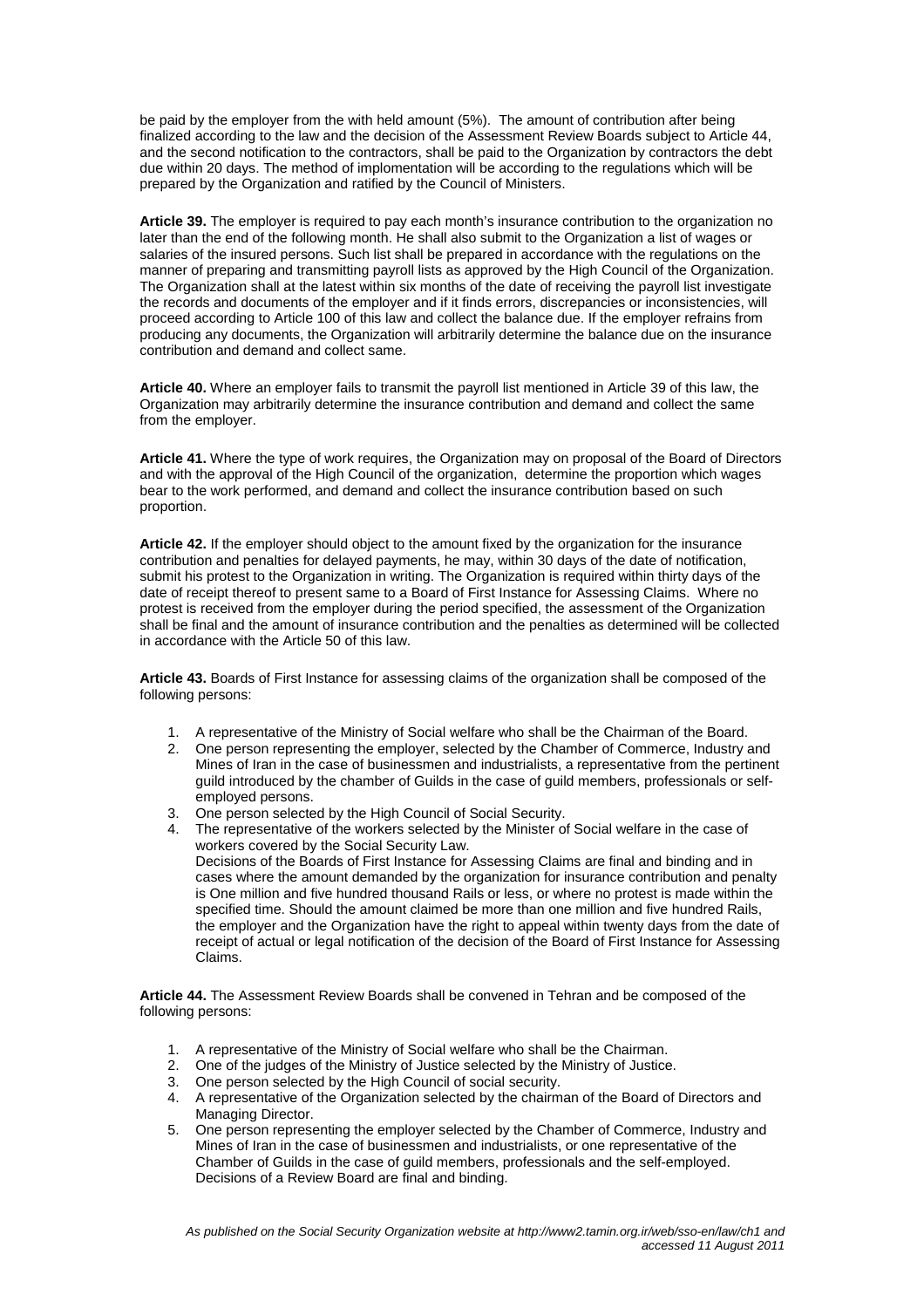Note . Boards of First Instance and Review Boards shall notify the employer of the hearing dates. Employers shall be free to attend hearing for purpose of giving explanations.

**Article 45.** The procedure for lodging a protest and petition for review, convening meetings of the Boards, method of investigation, issuance of decisions and notification shall be in accordance with regulations to be approved by the High Council of the Organization on the proposal of the Board of Directors.

**Article 46.** The Organization may at the request of an employer divide his debts into 36 monthly installments; in such case the employer shall pay to the Organization interest equivalent to 12% per annum on the outstanding balance due. In case the employer does not pay any of the installments on the specified date, the remaining installments shall immediately become due and payable and shall be collected according to Article 50 of this law.

Note . In cases where, due to a financial crisis which causes a halt in operations at the place of work, payment of the insurance contribution on the date due is not possible, the employer may, at the time specified in this Article, ask for a reduction in the amount of damages and delay penalties. In such case Boards of First Instance and Assessment Review Boards shall examine the request of the employer and issue the appropriate decision. In any case, the amount of damages and delay penalty shall not be less than 12% per annum on the delayed insurance contribution.

**Article 47.** When visited by an inspector from the Organization, employers are required to make available to him the list of wages, salaries and other benefits of insured persons, as well as the books of account and necessary documents. Inspectors of the Organization may make copies or photocopies of all or any part of the said books of account and documents and may refer to any of the heads, staff and workers at the place of work and to authorities concerned in order to secure necessary information. Inspectors of the Organization have the right to inspect the places of work covered by this law and have the same powers and responsibilities set out in Article 52 and 53 and of the Labor Law . The result of the inspection shall be reported by the Organization to the employer at the most within one month.

**Article 48.** From the date that the Organization, with due regard to Article 7 of this law, announces that a new group is subject to insurance coverage, it shall be bound to carry out its legal obligations to the insured persons in accordance with the regulations; and employers are bound to pay the insurance contribution to the Organization as of the date said group has been announced as being subject to insurance coverage.

Note . In cases where the payroll list is not sent on the specified date by the employer, the Organization may calculate the wage or salary of insured persons on the basis provided in Article 40 of this law for calculating the insurance contribution and consider the same as the basis for payment of cash benefits. In cases where calculations of the wage or salary of the insured in the above manner is not possible, the Organization may pay the cash benefits, on account, on the basis of the lowest wage or salary.

**Article 49.** The claims of the Organization arising out of the execution of this law shall be considered as preferred claims.

**Article 50.** The claims of the Organization for insurance contribution, delay penalties and cash fines, which arise from the implementation of this law, or former social insurance laws and the Rural Social Insurance Law, as well as the expenses incurred according to Article 65 and 89 and the damages mentioned in Article 99 and 100 of this law shall be considered as claims supported by binding documents, and according to the law concerning the Execution of the Contents of official Documents may be collected by the enforcement agents of the Organization.

The administrative regulations of this Article shall be prepared by the Organization at the latest within six month of the date of enactment of this law, and shall become effective upon the approval of the Ministry of Social Welfare and Ministry of Justice. Until the approval of the said regulations, the provisions of this Article will be implemented by the enforcement agents for judgements of the courts of the Ministry of Justice in accordance with the regulations under Article 35 of the Social Insurance Law.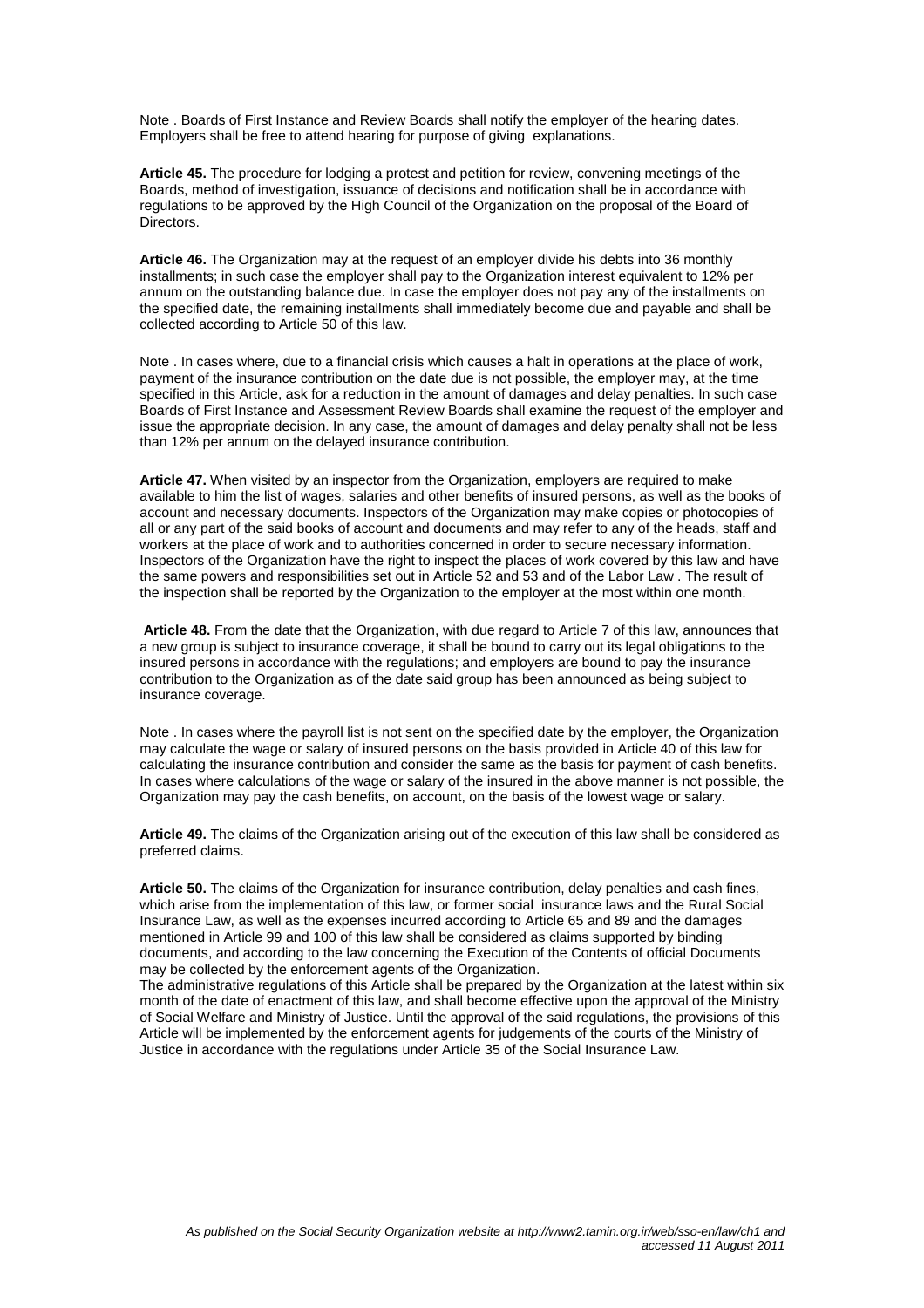## **Chapter 4 - Financial Provisions**

**Article 51.** Before the beginning of the month of Day (22 December) of each year, the Board of Directors is required to prepare the budget for the entire Organization for the following year and present it to the High Council of the Organization. The High Council of the Organization isrequired to approve the budget for the following year no later than the15th Esfand (5 March) and notify the Board of Directors accordingly.

Note . The share of the National Health Insurance organization to cover expenses arising out of Sections, A and B of Article 3 of this law shall be separately stated in the budget of the Organization in accordance with Article 29.

**Article 52**. The balance of the income after deduction of expenses, all income from fines and delay penalties interest on fizzed deposits, dividends on securities, profits from investments, as well as income derived from the sale transfer or use of property of the Organization shall be credited in its entirety to the reserve account.

Note 1. Each year on the proposal of the Board of Directors, the High Council of the Organization shall assign an amount out of the reserves for the purchase of immovable property, and the provision of new buildings, or installations and equipment, for which no provision has been made in the budget of the Organization.

Note 2. The development of medical facilities shall be financed out of the reserve funds, on the proposal of the National Health Insurance Organization as confirmed by the Board of Directors of the Organization and approved by the High Council . Said facilities will be put at the disposal of the National Health Insurance Organization, but the title thereto will remain in the Organization.

**Article 53.** The reserves of the Organization shall be deposited with the Workers Welfare Bank. The said bank shall manage the investment of said reserve funds through a committee with the approval of the High Council of the Organization.

## **Chapter 5- Accidents, Illness, Pregnancy and Confinement**

**Article 54.** Insured persons and members of their families may enjoy benefit of medical services, in case of injury due to accident or illness, from the date they become subject to this law. The said medical services shall include all outpatient medical treatment, in-patient treatment, supply of required medicines, and diagnostic testing.

**Article 55.** Medical services covered by this law are provided in two ways:

a.The priority of treatment method goes to the direct method. b.Utiliring the indirect method will be authorized and determined by the Organization.

**Article 56.** For the purpose of rehabilitation, recovery and restoration to work of insured persons who have been injured and who have lost their former jobs, the National Health Insurance Organization shall work through specialized institutions for the disabled to enable such persons to be employed in other suitable work, all pursuant to regulations proposed by the Technical Council of the above mentioned Organization and approved by the High Council of the Organization.

**Article 57.** In the event that the treatment of a patient necessitates his transfer from a village or district to another district, the procedure for such transfers shall be according to rules to be proposed by the National Health Insurance Organization and approved by the Technical Council of the said Organization.

**Article 58**. The members of the family of an insured who are entitled to the benefits stipulated in Article 54 of this law are:

1. The wife of the insured.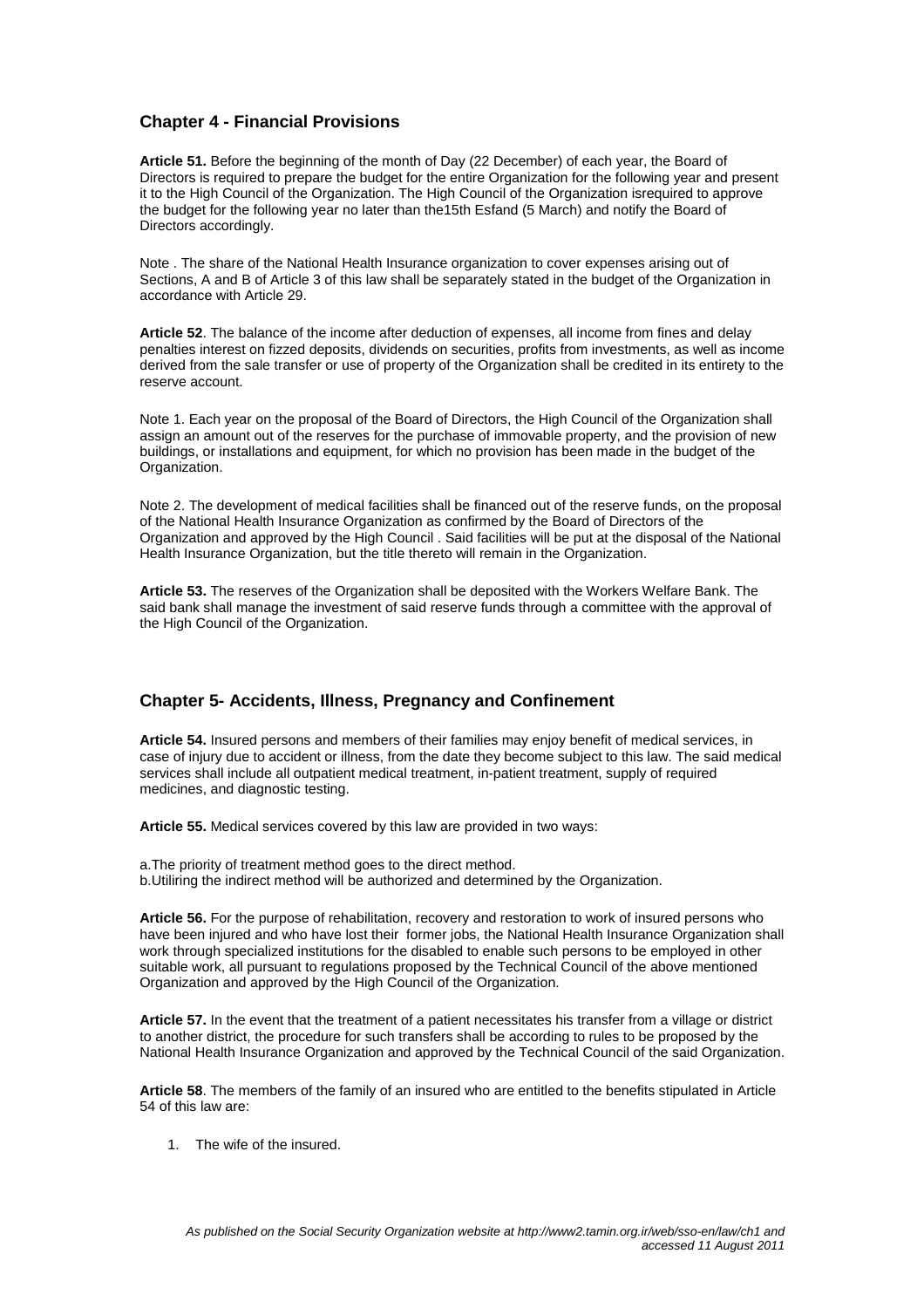- 2. The husband of an insured wife provided that he is supported by her and he is over 60 years of age, or is found to be disabled according to the findings of the Medical Board referred to in Article 91 of this law,
- 3. Children of the insured person who meet one of the following conditions:

a. Are under 18 years of age, are unmarried daughters under 20 years of age or when they are exclusively occupied as students as certified by an official educational institution, b.Are unable to work due to illness or defect of limb as certified by the National Health Insurance Organization.

4. Parents supported by the insured provided that the age of the father exceeds 60 years and that of the mother 55; or when they are disabled, according to the findings of the Medical Boards referred to in Article 91; and provided that in any event they are not receiving any pension from the Organization.

 **Article 59.** Insured persons who are under medical treatment or are convalescent and according to the findings of the National Health Insurance Organization are temporarily unable to work, provided they are not engaged in any work and do not receive any wage or salary, shall be entitled to receive sickness benefits under the following conditions :

a.The insured is under medical treatment as a result of an accident, whether work-related or not, or as a result an occupational disease,

b. Where the insured, due to illness and according to a doctor's certificate requires a complete rest or bed rest and on the date of his illness was working or on paid leave.

**Article 60.** Employment related accidents are accidents which occur to the insured in the course of performing his duties or as a result thereof. "In the course of performing his duties" refers to all times when the insured is working at the place of work or affiliated institutions or the buildings or compounds thereof or, on the instructions of the employer, is carrying out an assignment outside the limits of the place of work. Time spent in visiting a clinic, hospital or for medical or convalescent treatment and time spent by the insured in going from home to the place of work and returning thereto is considered as in the course of performing his duties, provided that the accident occurs during the normal hours of going to the place of work or return therefrom. Accidents which occur to an insured while trying to save other insured persons and assist them are considered as employment related.

**Article 61.** Occupational diseases shall be determined according to a schedule to be proposed by the Board of Directors and approved by the High Council of the organization. The period during which the National Health Insurance Organization is responsible for the treatment of each occupational disease after a change of work by the insured shall be as specified in the said schedule.

**Article 62.** The period for payment of sickness benefits during illness and the amount thereof shall be as follows:

- 1. Sickness benefits shall be paid from the first day upon which the insured, according to the findings of the National Health Insurance Organization, is considered unable to work due to accident or occupational disease. In cases where unemployment or treatment is due to an illness, if the patient is not hospitalized, sickness benefits will be paid from the fourth day.
- 2. Payment of sickness benefits will continue so long as the insured, as determined by the National Health Insurance Organization, is unable to work but does not qualify as disabled according to the provisions of this law.
- 3. Sickness benefits of an insured, who has a wife or child or dependent father or mother, shall be paid at the rate of three fourths of his last daily wage or salary.
- 4. Sickness benefits of an insured, who has no wife or child or dependent father or mother, shall be equivalent to two-thirds of his last daily wage or salary, except when the insured is hospitalized at the expense of the National Health Insurance Organization in which case the sickness benefits shall be equivalent to one half his last daily wage or salary.
- 5. Whenever the National Health Insurance Organization transfers an insured to another district for medical treatment and he is treated as an outpatient in addition to the applicable sickness benefits, payment equivalent to one hundred percent of the daily sickness benefits shall also be made for each day of his stay. Subject to the decision of the doctor treating him, so long as the patient needs a companion, in addition to travelling expenses, the Organization shall also pay to the companion of the patient an amount equivalent to fifty percent of the salary or wages of the insured.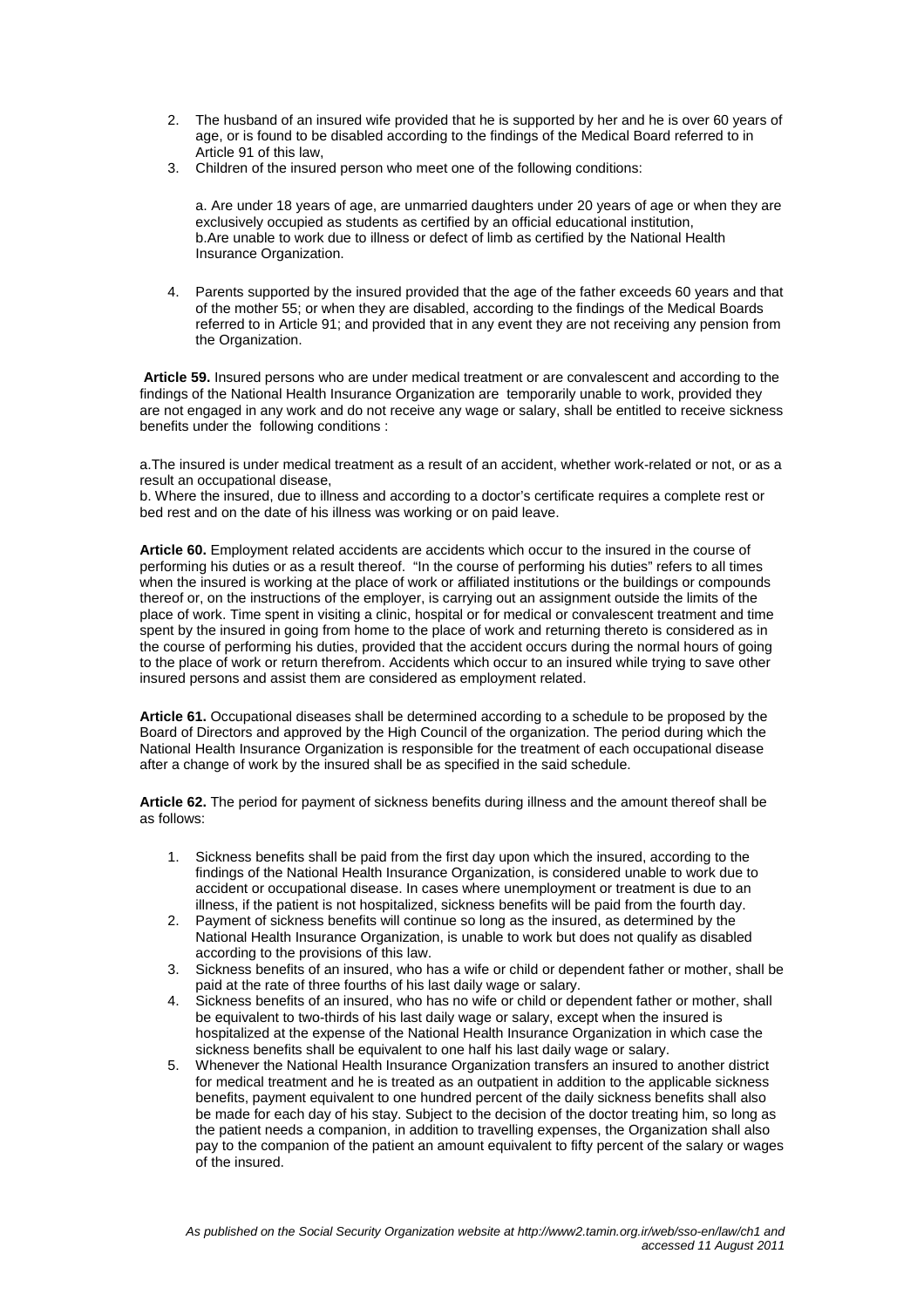**Article 63.** In case of sickness or accidents, the last daily wage or salary of the insured for the purpose of calculating the sickness benefits for the period of sickness consists of the total amount received by the insured, on the basis of which the insurance premium has been collected during the last 90 days before the beginning of his sickness, divided by the number of working days. With regard to insured persons who receive piece work compensation, the last wage consists of the total amount received by the insured on the basis of which the insurance contribution has been collected during the last 90 days before the beginning of his sickness divided by 90, Provided that the amount of sickness benefits or this amount is not less than the sickness benefits payable on the minimum wage of an ordinary sickness laborer. Where an insured who receives piece work compensation has received sickness benefits during a part of the said three months, the average wage, which was the basis for calculating the said sickness benefits, shall be considered to be the daily wages during the period of sickness and will be considered in the calculation.

**Article 64.** In cases where employers in accordance with other laws and regulations are required to pay salary or wages to their insured employees who are ill, the National Health Insurance Organization shall be responsible only for their medical treatment according to the provisions of this law.

Note . In cases where employers are bound, in accordance with other laws, to pay the wages of their tubercular workers, the Organization shall be responsible only for their treatment according to the provisions of this law.

**Article 65**. In cases of employment related accidents, the employer is required to take the necessary initial steps to prevent worsening of the person involved in the accident, and should inform the Organization of the case within three working days. In case the employer incurs expenses for his initial actions, the National Health Insurance Organization shall repay the expenses incurred.

**Article 66**. If it is proved that the accident is the direct result of non-compliance with technical safety regulations, or that the sickness is due to a failure by the employer or his agent to observe sanitary and hygiene regulation and required precautions, the National Health Insurance Organization and the Organization shall pay the expenses related to the treatment, sickness benefits, pensions etc, and shall claim and collect same from the employer in accordance with Article 50 of this law.

Note 1. The party at fault may exonerate himself by paying to the Organization a sum equivalent to ten years pension mentioned in this Article.

Note 2. If the insured is covered by the regulations regarding third party insurance, in case of an accident the Organization or the National Health Insurance Organization or the other party himself may provide the insured with the assistance provided for in this law, and the insurance companies involved shall then be bound to pay the damages sustained by the Organizations within the limits of their liabilities to the third party.

 **Article 67.**A female insured or the wife of a male insured, who has a record of paying the insurance contribution for 60 days within the one year prior to delivery, may enjoy the pregnancy and confinement benefit provided she is not working. The pregnancy and confinement benefit shall be equal to two thirds of the last wage or salary of the insured according to Article 63, and the maximum that may be paid shall not exceed a total period of 12 weeks covering the time both before and after delivery, without deducting the first three days thereof.

**Article 68.** A female insured or the wife of a male insured, who has a record of paying the insurance contribution for 60 days within the one year prior to delivery may enjoy the medical assistance and examinations and treatment before, during and after delivery. The National Health Insurance Organization may, on application by the insured, pay a cash amount in lieu of the above benefits. The said amount shall be determined in regulations to be prepared by the Board of Directors of the National Health Insurance Organization and approved by the High Council of the Organization.

**Article 69.** In case a female insured or the wife of a male insured suffers from diseases which would make it harmful for her to breast-feed her child, or if she dies after delivery, the required milk will be supplied up to the age of 18 months.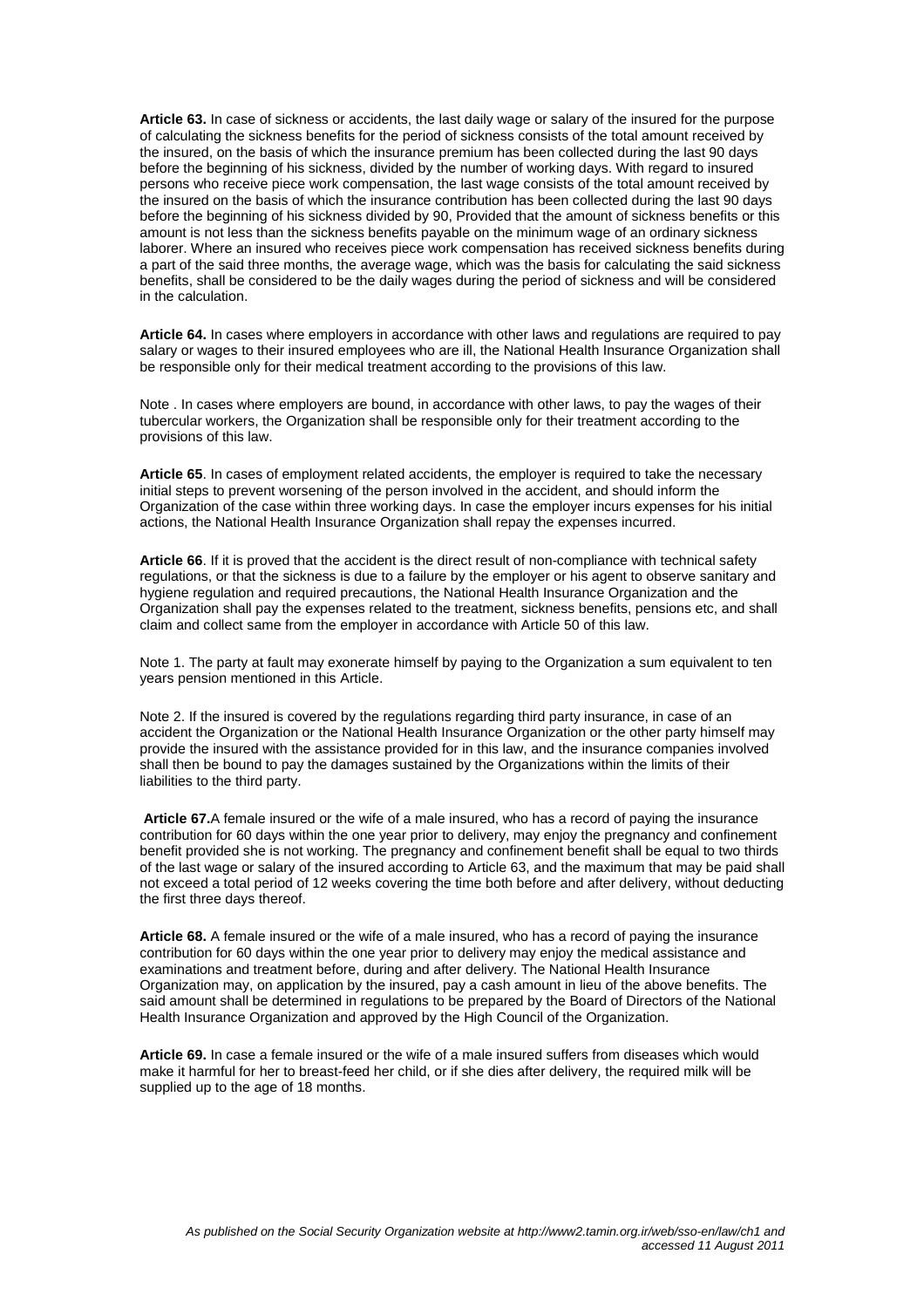## **Chapter 6 - Disability**

**Article 70**. Whenever insured persons are considered to be incurable as diagnosed by the doctors in charge of their treatment, and after notice concerning the results of their convalescent treatment and concerning their return to work has been given, said insured persons if totally or partially disabled according to the finding of the Medical Committee referred to in Article 91 of this law, shall be dealt with as follows:

- 1. If the degree of the insured's loss of ability to work is 66% or more, he shall be considered to be totally disabled.
- 2. If the degree of the loss of the insured's ability to work is between 33% to 66%, and it was caused by an employment related accident, he shall be considered to be partially disabled.
- 3. In case the degree of the loss of insured's ability to work is between 10% to 33% and it was caused by an employment related accident, he shall be entitled to lump sum compensation for loss of limb.

 **Article 71.** An insured who, as the result of an employment related accident or occupational disease is considered to be totally disabled, shall without regard to the period during which he has paid the insurance contribution be entitled to a pension for employment related total disability.

**Article 72.** The amount of monthly pension for an employment related total disability is equal to one thirtieth of the average wage or salary of the insured multiplied by the years during which the insurance contribution has been paid, provided it is not less than fifty percent of his average monthly wage or salary nor is it in excess of one hundred percent thereof . With regard to insured persons who have a dependent wife or child or a father or mother and whose pension is less than 60% of their average wage or salary, there shall be paid an additional 10% of the pension as a contribution, provided the total pension and contribution do not exceed the 60% .

Note 1. A husband or child or parents shall be considered as dependent on the insured under the following conditions:

- 1. The age of the husband exceeds 60 years, or he is found by the Medical Committee mentioned in Article 91 of this law to be totally disabled, and in either case he does not receive any pension under this law and is supported by his wife.
- 2. The children of the insured who meet the conditions mentioned in clause 3 of Article 58 of this law.
- 3. The age of the father exceeds 60 years, or that of the mother 55 years, or they are found by the Medical Committee mentioned in Article 91 of this law, to be disabled, and are supported by the insured, and in any event receive no pension under this law.

 Note 2. The average monthly wage or salary of the insured mentioned in this Article is the total of his wage or salary on the basis of which the insurance contribution has been collected during the 720 day period preceding the employment related accident or the beginning of the occupational disease resulting in the disability, divided by the working days and multiplied by thirty

**Article 73.** An insured who due to an employment related accident has lost his ability to work by 33% to 66% shall be paid a pension for an employment related partial disability. The amount of pension shall be the result derived from multiplying the percentage of disability times the amount of the total disability pension as determined in accordance with Article 72 of this law.

**Article 74.** An insured who due to an employment accident has lost the ability to work by 10% to 33% shall be entitled to receive the lump sum compensation for loss of limb. The amount of this compensation shall be 36 times the applicable pension as stipulated in Article 72 of this law multiplied by the percentage of disability.

**Article 75**. An insured who during the 10 year period preceding the occurrence of a non-employment related accident or the beginning of his sickness, has paid the insurance contribution for at least one year of work including the insurance contribution for ninety days of work during the one year period preceding the accident or sickness, which resulted in the disability, shall in case of total disability be entitled to a monthly pension for non-employment related total disability.

Note . The calculation of the average wage and the disability pension mentioned in the above Article shall be made in accordance with Article 72 of this law, and Note 2 thereunder.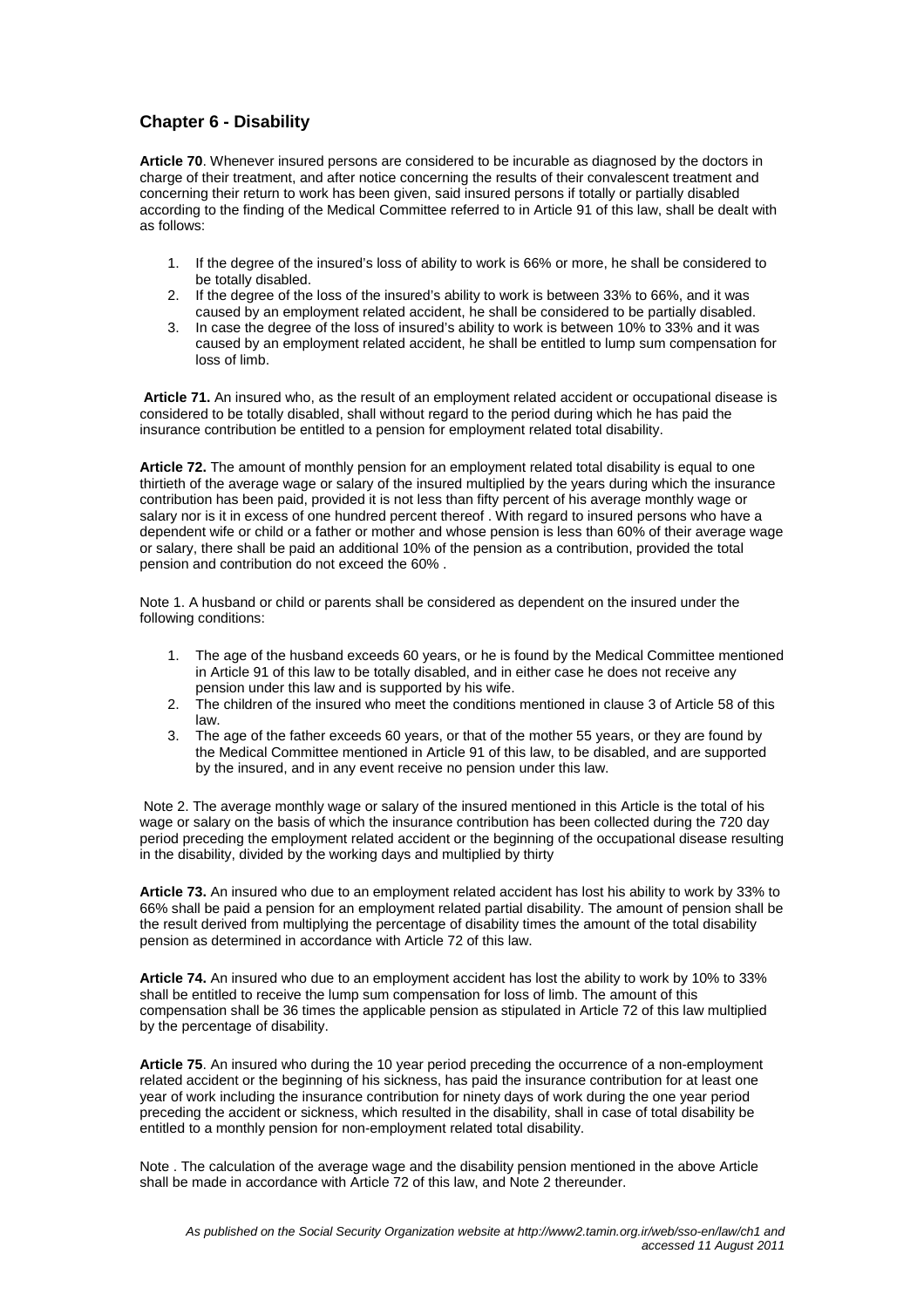## **Chapter 7- Retirement**

**Article 76.** Persons covered by this law who meet the following conditions shall be entitled to a retirement pension.:

- 1. They shall have paid the stipulated insurance contribution for at least ten years before they apply for retirement.
- 2. The male shall have completed 60 years of age and the female shall have completed 55 years.

Note 1. Insured persons (Male at a ge 50 and females at age 45 Years old) who have worked for a total 30 years may ask for retirement pension provided that they have paid the contribution to the Organization on a regular basis.

Note 2. Persons with the age of 50 for men and 45 for women who have worked at least 20 consecutive years or 25 non-consecutive years in a region with a bad climate or under conditions of difficult employement, hazardous to health may ask for retirement pension provided that they have paid the contributions in all cases "A region with a bad climate" and "employment hazardous to health" shall be defined in accordance with regulations approved by the Council of Ministers.

The increase in expenditure caused by this Note shall be compensated through the decrease in the Organization's expenditure caused by Note 1 of this Article.

Note 3. Insured persons with a record of paying contributions for a total of 35 years may, ask for retirement pension regardless of the age.

Note 4. Female workers aged 42 years and with record of 20 years of employment may retire with a pension equle to 20 days of their monthly wage, provided that they have paid the required contribution.

**Article 77.** The retirement pension shall be one thirth of the average wage or salary of the insured multiplied by the number of years during which the insurance contribution has been paid, provided that it does not exceed 35/30 of the average wage or salary.

Note . The average wage or salary for the purpose of calculating retirement pension shall be the total wages or salary of the insured on the basis of which the insurance contribution has been paid during the last two years divided by twenty-four.

 **Article 78.** The employer may apply to the organization for the retirement of insured persons who have continued to work for five years or more after attaining the age of retirement stipulated in this law.

**Article 79.** Employees of Government companies the majority of the shares of which either now belong to or may hereafter belong to the private sector under the law shall be treated as follows :

- 1. The employees covered by Article 33 of Employment Regulations for Government Companies, and the employees of Government companies who are subject to special regulations regarding retirement and stipends, shall continue to be subject to said regulations.
- 2. The employees of Government companies now covered by the Social Insurance Law shall be subject to the provisions of this law.
- 3. Other employees shall be subject to the law for the Protection of staff Employees against the Effects of Old age, Disability and Death.
- 4. The method for calculating the Government service of employees mentioned in Clauses (1) and (3) above, the amount of pension contributions payable by the employee and employer, and also the manner of fix-ing the pension or stipend of such employees and their duties shall be according to regulations to be prepared by the Ministry of Health, Hygiene and Medical Education with the cooperation of the State Organization for Administrative Affairs and Employment and approved by the High Council for Social Security.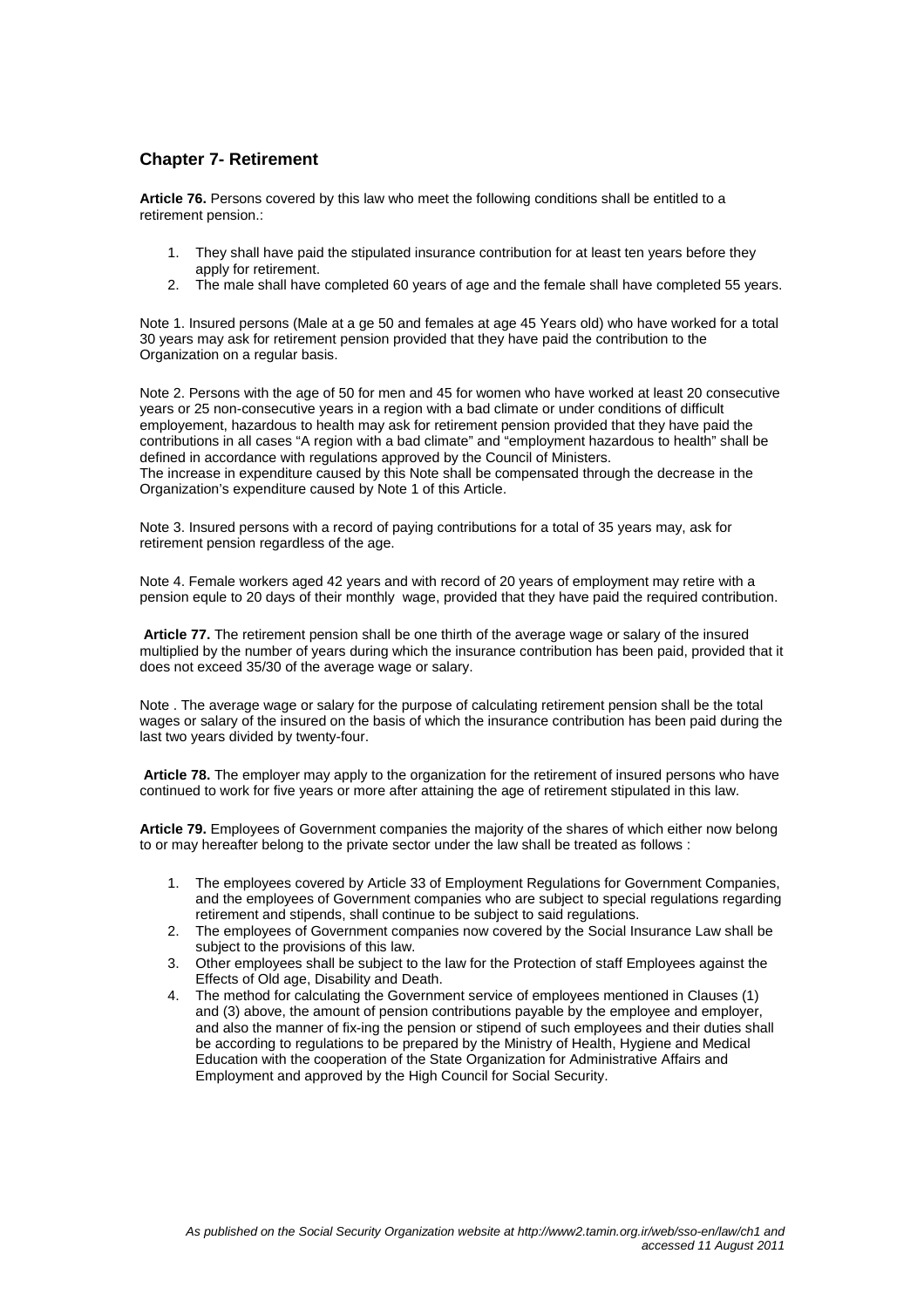# **Chapter 8 - Death**

**Article 80.** Eligible survivors of a deceased insured will receive a survivors pension under one of the following circumstances:

- 1. On the death of an insured who was retired.
- 2. On the death of an insured totally disabled pensioner.
- 3. On the death of an insured who during the last ten years of his life has paid the insurance contribution for at least one working year, provided that during his last year of life he has paid contributions for 90 working days.

Note 1. Insured persons covered by the Social Security Law who have passed away prior to the ratification of this Article and for any other reason have not been entitled to pension, shall be qualified for benefits according to this Note or Note 2 below.

 Note 2. In case the insured person does not meet the conditions specified in this Note, but has paid at least 20 years of contribution before his death, his survivors shall be entitled to the pension. For the determination of the average wage or salary to calculate the amount of the pension, Note of Article 77 of this law will be used.

 Note 3. In case of the insured person who dies after ratification of this Article and does not enjoy the conditions specified in this paragraph, if the record of his payment of contribution is less than 20 years and more than 10 years, his survivors will be entitled to receive a lumpsum compensation equal to one month of the minimum wage of unskilled worker at the time of his death and, in proportion of the pension share specified in Article 83 of the Social Security Law.

 Note 4. In cases where death of the insured is due to an employment related accident, or an occupational disease.

**Article 81.** The eligible survivors of the deceased who are entitled to survivors pension are :

- 1. The permanent wife of a deceased insured so long as she has not remarried. Note . The eligibility to receive a pension from the Organization for wife of a deceased insured who has remarried (Permanent marriage) in the event of the death of her second husband, may be reinstated. The costs caused by this Note will be funded from the 3% contribution paid by the Goverment.
- 2. The children of the deceased provided that they are under 18 years of age or are exclusively devoted to studying, or are unable to work due to illness or loss of limb which is certified by the Medical Committee mentioned in Article 91 of this law.
- 3. The parents of the deceased provided, firstly that they were supported by him and secondly that the age of the father exceeds 60 years and that of the mother 55 years, or that, according to the findings of the Medical Committee mentioned in Article 91 of this law, are disabled and in any event are not receiving a pension from the Organization.

 **Article 82.** The survivors of an insured woman shall benefit from a pension under the following circumstances:

- 1. A husband provided, firstly, he was supported by his wife, and secondly, his age exceeds 60 years or according to the opinion of the Medical Committee mentioned in Article 91 of this law he is disable and is in no way receiving a pension from the Organization.
- 2. Children provided that the following conditions exist:
	- 1. their father is not living or he meets the conditions mentioned in section 1 of this Article, and is not benefiting from another pension.
	- 2. Their age is under 18 years or they are exclusively devoted to studying until completion of their education or, when due to illness or loss of limb as certified by the Medical Committee mentioned in Article 91 of this law they are not able to work.
- 3. Parents provided, firstly that they were supported by the deceased and secondly that the age of the father exceeds 60 years, and the mother 55 years, or that as a result of the finding of the Medical Committee mentioned in Article 91 of this law they are disabled and in any event are not drawing a pension from the Organization.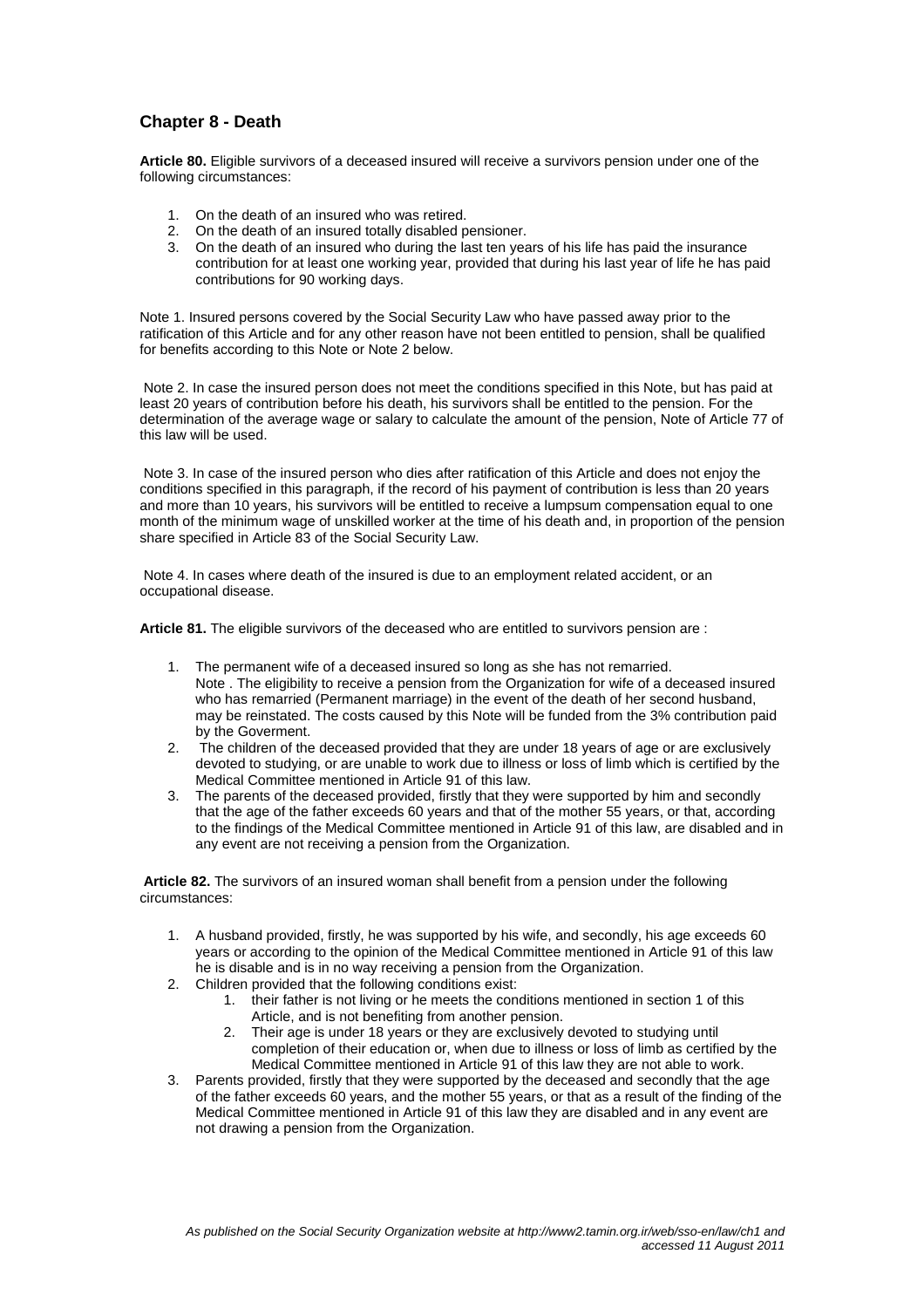**Article 83.** The pension share of each of the survivors of a deceased insured is as follows:

- 1. The amount of pension of a widow of an insured is equivalent to 50% of a pension due to the insured.Where an insured male has several permanent wives, the pension will be divided equally among them.
- 2. The amount of pension of each of the children of the deceased insured is equivalent to 25% of the pension due to the insured. Where a child has lost both his parents, his pension will be twice the aforesaid amount.
- 3. The amount of pension of each of the parents of the deceased insured is equivalent to 20% of the pension due to the insured. The total pension of the survivors of the deceased insured should not exceed the amount of pension due to the deceased. If the total amount of pension exceeds this amount, the share of each of the beneficiaries shall be proportionately reduced . In such eases if one of the beneficiaries die; or is disqualified to receive a monthly pension, the share of the remaining survivors will be increased with due consideration to the classifications set out in this Article. In any case the survivors of the insured shall enjoy 100% of the pension provided for survivors of the deceased.

Note . The pension due to the deceased insured means his pension as of the date of his death. In the case of an insured who dies due to any kind of accident or illness, the pension due is the pension payable to the insured in the event of his total disability.

 **Article 84.** Where an insured dies, his funeral and burial expenses shall be paid by the National Health Insurance Organization.

## **Chapter 9- Marriage Grant and Family Allowances**

**Article 85.** In cases of first marriage, an amount equivalent to one month's average wage or salary will be paid as marriage grant to the male or female insured under the following circumstances:

- 1. The employee's relationship with the employer not severed at the date of the marriage.
- 2. The insurance contribution has been paid to the organization for at least 720 working days during the five year period before the marriage.
- 3. The marriage is permanent and has been registered in an Official Marriage Register.

Note 1. The average wage or salary mentioned in this Article is the total amount received by the insured during the two year period before the marriage, on the basis of which the insurance contribution was paid, divided by 24.

Note 2. Where both parties are eligible according to the provisions of this Article, the marriage grant will be paid to both.

**Article 86.** Family allowances will be paid only for two children of an insured provided that:

- 1. The insured has a record of having paid the insurance contribution for at least 720 working days.
- 2. The age of the children is less than 18 years or they are exclusively devoted to studying until the end of their education, or when due to illness or loss of limb, according to the findings of the Medical Committee mentioned in Article 91 of this law, they are not able to work. The amount of the monthly family allowances for each child is equivalent to three times the lowest daily wage of an unskilled laborer in the various region of the country.

 **Article 87.** The payment of family allowances is the responsibility of the employer and it must be paid to the insured on paying his wage or salary.

Note. Whenever a dispute arises between the insured and the employer regarding payment of family allowances, settlement of the dispute will be conducted as stipulated in the Chapter on "Settlement of Disputes" in the labor law.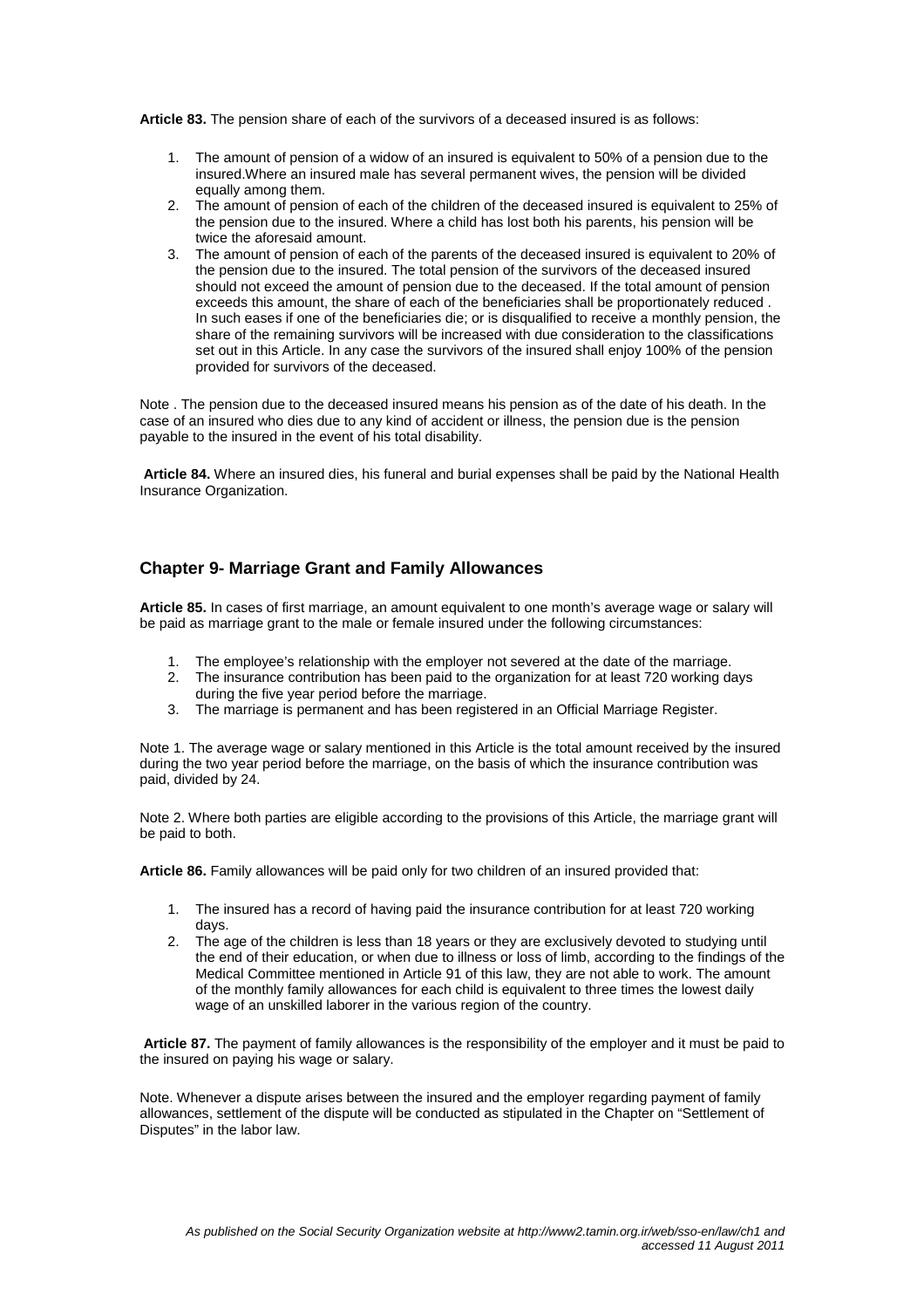# **Chapter 10- General Regulations for Benefits**

**Article 88.** It is the responsibility of employers to carry out sanitary and hygienic measures in the work environment. Insured persons who in their work environment are in contact with harmful substances such as poisonous gases, radiation, etc., must have a medical check-up at least once a year by the National Health Insurance Organization.

**Article 89.** Persons who are or become retired or disabled under the former social insurance laws or under this Law, members of their immediate family and persons who receive survivors pension, will be entitled to the medical services provided for in sections A and B of Article 3 of this law from the National Health Insurance Organization on paying 2% of their pensions. The difference between the amounts paid by insured persons mentioned in this Article and the amounts which should be paid according to the Regulations of the Law for the provision of Medical Treatment for Government Employees shall be provided by the Organization.

**Article 90.** Persons employed in the place of work should have the physical ability appropriate for the type of work assigned to them. For this reason employers are required to arrange for a medical checkup before their employment. If, after recruiting those covered by this law, it is found that the aforesaid were not fit and able for the assigned work at the time of recruitment, that the employer was negligent in making a medical check-up and as a result, the insured is involved in an accident or his illness is aggravated, the National Health Insurance Organization and this organization shall carry out the provisions of this law with respect to the insured, and the expenses related thereto shall be demanded and collected from the employer according to Article 50 of this law.

**Article 91.** In order to ascertain the measure of physical and mental disability of insured persons and the members of their family, Medical Committee of First Insurance and Medical Review Committee shall be formed. The procedure for convening the committees, appointment of their members, the manner of investigating and the insurance of rulings on the basis of a schedule of degrees of disability shall be according to regulations to be proposed by this Organization and approved by the High Council.

**Article 92.** For the purpose of supervising the proper performance of Medical duties resulting from implementation of this law three medical insurance experts selected by the Minister of Health, and Medical Education, will be members of the Technical Council of the National Health Insurance Organization mentioned in Article 4 of the law for provision of medical treatment for government employees.

**Article 93.** Changes in the degree of disability will require revision of the amount of pension in the following cases:

- 1. Total disability pension shall, in case of cessation of the conditions of total disability, be terminated immediately on resumption of work by the pensioner. In case of a reduction of the degree of work-related disability to the measure mentioned in Article 73 to 74 of this law, depending on the case, either a work related partial disability pension or compensation for the loss of limb shall be paid.
- 2. A work related partial disability pension mentioned in Article 73 of this law is subject to review within five years from the date of pension is established. If it is found in such review that the insured has ceased to meet one of the stipulated conditions, his pension will be terminated and if he is covered by Article 74 of this law he will receive the compensation mentioned in the said Article.
- 3. In cases where the degree of partial disability resulting from work increases, and such increase is due to the accident which caused the disability, the partial disability pension, depending on the case, shall either be changed to a work-related total disability pension, or the amount of partial disability pension shall be increased.

**Article 94.** In cases where during the same period, the insured is entitled to two or more cash benefits under this law only the cash benefit which is the larger shall be payable except that the receipt of marriage grant family and birth allowances shall not prevent the receipt of other benefits provided for. Persons supported by the insured shall be entitled to the legal benefits of the social insurance program during the military service of the insured.

**Article 95.** After completion of service and resumption of work in institutions covered by this law, the period of military service of those covered by this law will be considered as part of their period of paying insurance contribution.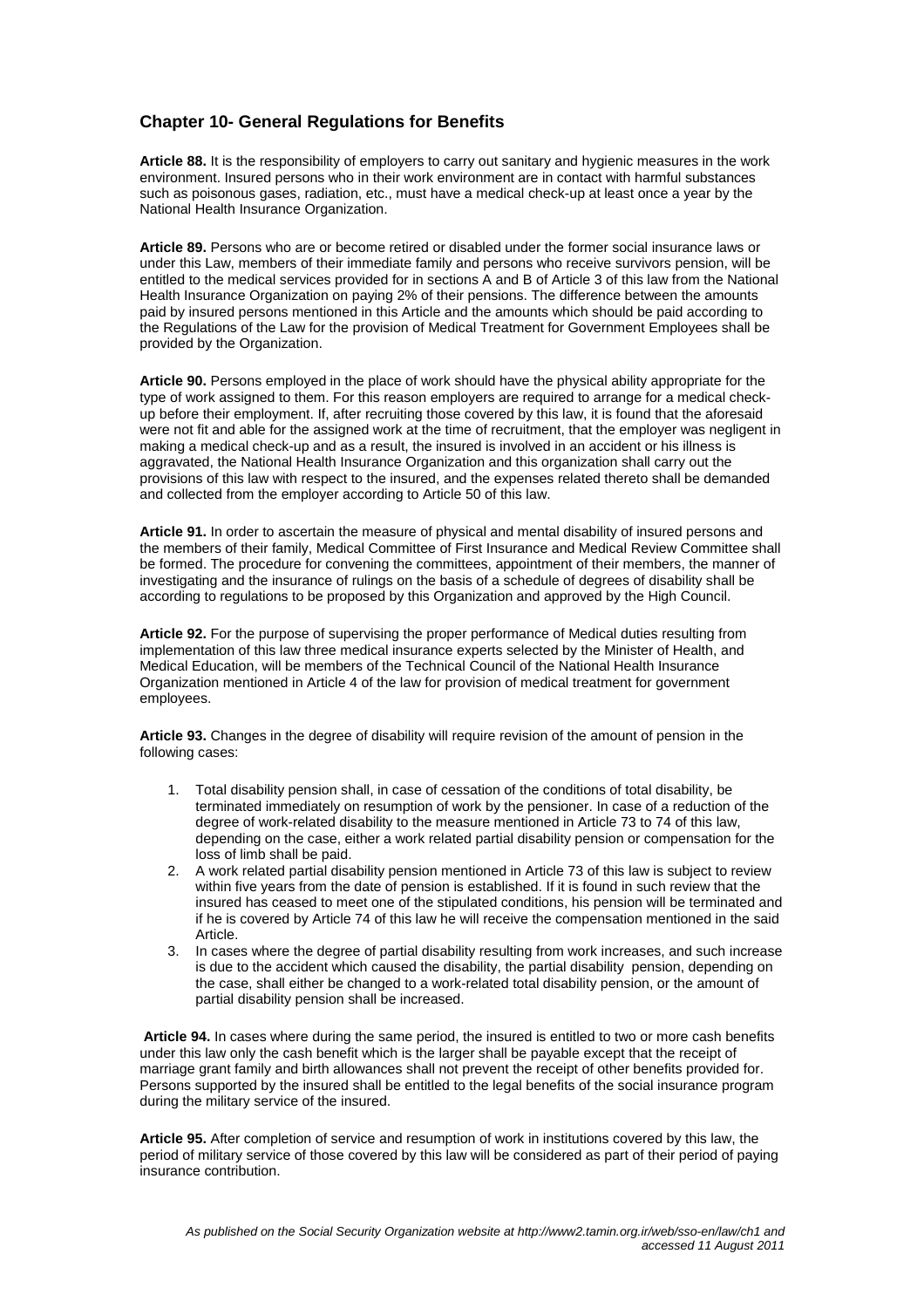**Article 96.** The Organization is required to increase the amount of all retirement pensions, total disability pensions and collective total survivors pensions at periodic intervals not less than once a year, in consideration of increase in the cost of living and that proportion with the approval of the Council of Ministers.

## **Chapter 11 - Violation - Criminal Provisions**

**Article 97.** Any person who, on the basis of false documents and certificates or by use of false titles and means secures the benefits provided for in this law for himself, or arrange for members of his family or third parties to secure said benefits, shall be sentenced to pay a cash fine equal to twice the damages sustained by the National Health Insurance Organization or this Organization and in case of repetition, to misdemeanor imprisonment from 61 days up to 6 months.

**Article 98.** Employers who do not pay the insurance contributions provided under this law, within the stipulated period, in addition to payment of the insurance contribution shall be required to pay a delay in the amount of one half per thousand of the outstanding amount for each day of delay. This delay penalty shall also be collected in accordance with the provisions of Article 50 of this law

**Article 99.** Employers, who within one year of the enactment of this law reach an agreement with the Organization regarding arrangement for payment of their outstanding debts due before Farvardin 1354 ( 21 March 1976) shall be exempted from payment of delay penalty and other fines. In addition, employers, who within the aforesaid one year object to an assessment made by the Organization regarding payment of former debts of such employers or whose workers have not in practice been able to enjoy any part of the stipulated legal benefits, may refer the matter to the Boards for Assessing Claims, provided for under Article 43 and 44. The aforesaid Boards shall examine the evidence and documents presented by the employer and shall make an appropriate decision. With respect to debts in excess of Rials 200,000 the matter may at the request of the employer or the Organization be reexamined by a review Board whose decision shall be final and binding. The aforesaid Board may, at the request of the employer, arrange for the employer to pay his outstanding debt in at most 36 monthly installments. During this period the employer must pay to the Organization interest at the rate of 12% on his outstanding debt. With respect to debts which have arisen before Farvardin 1354 (March 21, 1976) and have become final as a result of the expiration of the statutory period for objection provided in this law or the Insurance of a decision by the Boards mentioned in Article 43 and 44 of this law, if the employer concerned has arranged before the enactment date of this law for payment of the original amount of his debt, he shall be exempted from paying any unpaid delay penalty. With respect to debts arising from Farvardin 1354 (March 21, 1976) where the employer is in default on the arrangements agreed upon by the organization for payment of his debt, all exempted fines and penalties shall be collectible

**Article 100.** Employers who fail to prepare a list of wages or salaries as provided in this law and relevant regulations, and employers who fail to send to the Organization a list of wages of insured persons within the period stipulated in Article 39 or who do not send a list wages according to arrangements previously agreed to by the Organization shall be required to pay a penalty equal to one twelfth of the insurance contribution of the month for which no list of wages has been submitted. This penalty shall be collected according to Article 50 of this law through Issuance of an execution order

**Article 101.** The Organization must examine the list of wages submitted by the employer within six months from date of receipt. Where the organization finds a discrepancy in the number of insured persons or the amount of wages or salary or the period of work it should notify the employer accordingly. Where the employer does not accept the finding of the Organization, he may request the Boards for Assessing Claims mentioned in Article 43 and 44 of this law to examine the matter . If, in its decision, the Board confirms the findings of the Organization, the employer, in addition to paying the insurance contribution shall be required to pay a penalty equal to one twelfth of the difference, which sum shall be collected by issuance of an execution order under Article 50 of this law

**Article 102.** Where the employer or his agent prevents any inspector of the Organization from acting or fails to present the relevant books and documents or to submit copies or photocopies thereof to the inspector, he will be liable to a cash fine of five hundred Rials up to ten thousand Rials. The report of the Inspectors of the Organization in this regard shall have the same validity as that of officers of the Ministry of Justice.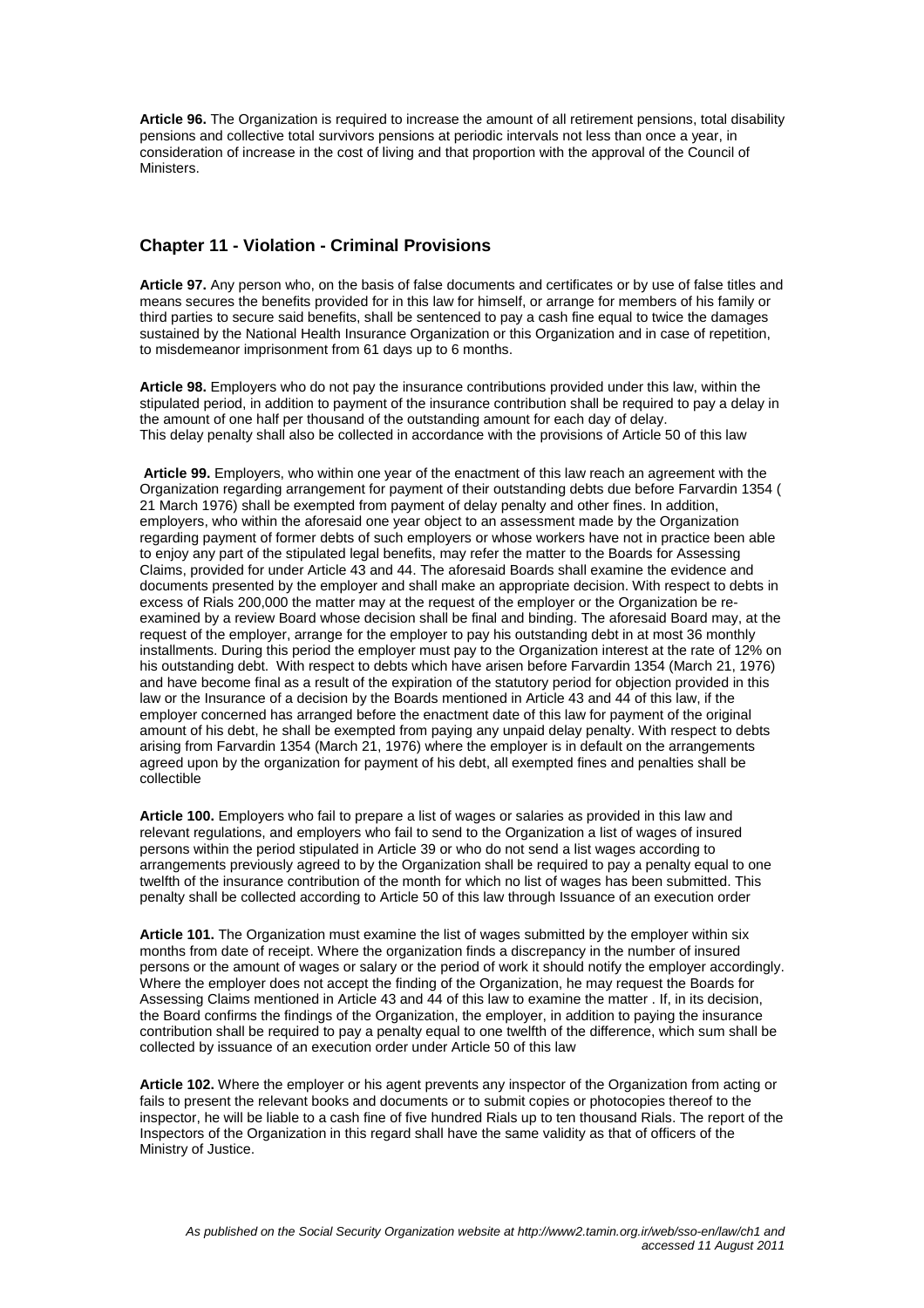**Article 103.** Employers, who intentionally withhold any amount in excess of the amounts stipulated in this law as insurance contribution from the wages or salary and benefits of the insured persons, shall in addition to being required to refund said amounts, be sentenced to imprisonment for a period of 61 days up to 6 months.

**Article 104.** The funds and properties of the Organization are deemed to be public funds and properties, and any illegal use of the said funds or misappropriation of said properties is deemed to be embezzlement or illegal possession, and the perpetrator will be prosecuted according to the Criminal Code.

**Article 105.** If any person whose testimony would authorize the benefits provided for in this law to be enjoyed, gives false testimony he shall in addition to making indemnity for the damages sustained, be sentenced to imprisonment for misdemeanor ranging from 61 days to six months.

**Article 106.** All penalties and funds received from cash fines under this law shall be credited to the account of the Organization and shall be deemed to be part of its income.

**Article 107**. Claims and law suits of the Organization shall be considered by the judicial authorities without waiting for their turn on the calendar.

**Article 108.** Employers who do not pay the final assessed insurance contribution of insured persons within one month after notification by the Organization, or who do not make arrangements for its payment by agreement with Organization, shall be sentenced to pay twice the amount of penalty provided for in Article 97 of this Law.

**Article 109.** Where the Employer is a legal entity the penal responsibilities provided under this Law shall apply to the managing director of the company or any other person whose action or failure to actcauses injury or loss to the Organization or insured persons.

## **Chapter 12- Miscellaneous Provisions**

**Article 110.** The Organization shall be exempted from paying any type of taxes and levies, including urban renewal taxes and others and the payment of stamp charge for litigation.

Note 1. Exemptions subject to this Article also include the former Social Insurance Organization, the former Social Security Organization as well as the former Social Security Fund.

Note 2. All personnel of the Organization shall be deemed to be the same as official Government employees with respect to payment of taxes and levies on salaries and benefits.

**Article 111.** Under no circumstances may the total disability pension, the retirement pension or the collective total pension of survivors be less than the wage of an unskilled worker.

**Article 112.** Insured persons who receive a pension any other cash benefit from the Organization under this Law shall be exempted form paying any kind of taxes with respect to amounts they receive.

**Article 113**. All personnel of the Organization shall be deemed to be the same as official Government employees with respect to payment of taxes and levies on salaries and benefits.

**Article 114.** The regulations on age and the period of service required for the calculation of early retirement pensions for the personnel of the organization shall be pursuant to the Rules and Regulations of the Civil Employment Law and changes and amendments thereto. The pension of these persons shall be equal to the average salary benefits received during the last two years of service, which has been the basis for payment of the insurance contribution.

**Article 115.** Those persons, whose pensions were established under former Social insurance Laws up to the enactment of this Law, shall receive their pensions from the Organization. The provisions of article 96 will likewise be observed with respect to those covered by this Article.